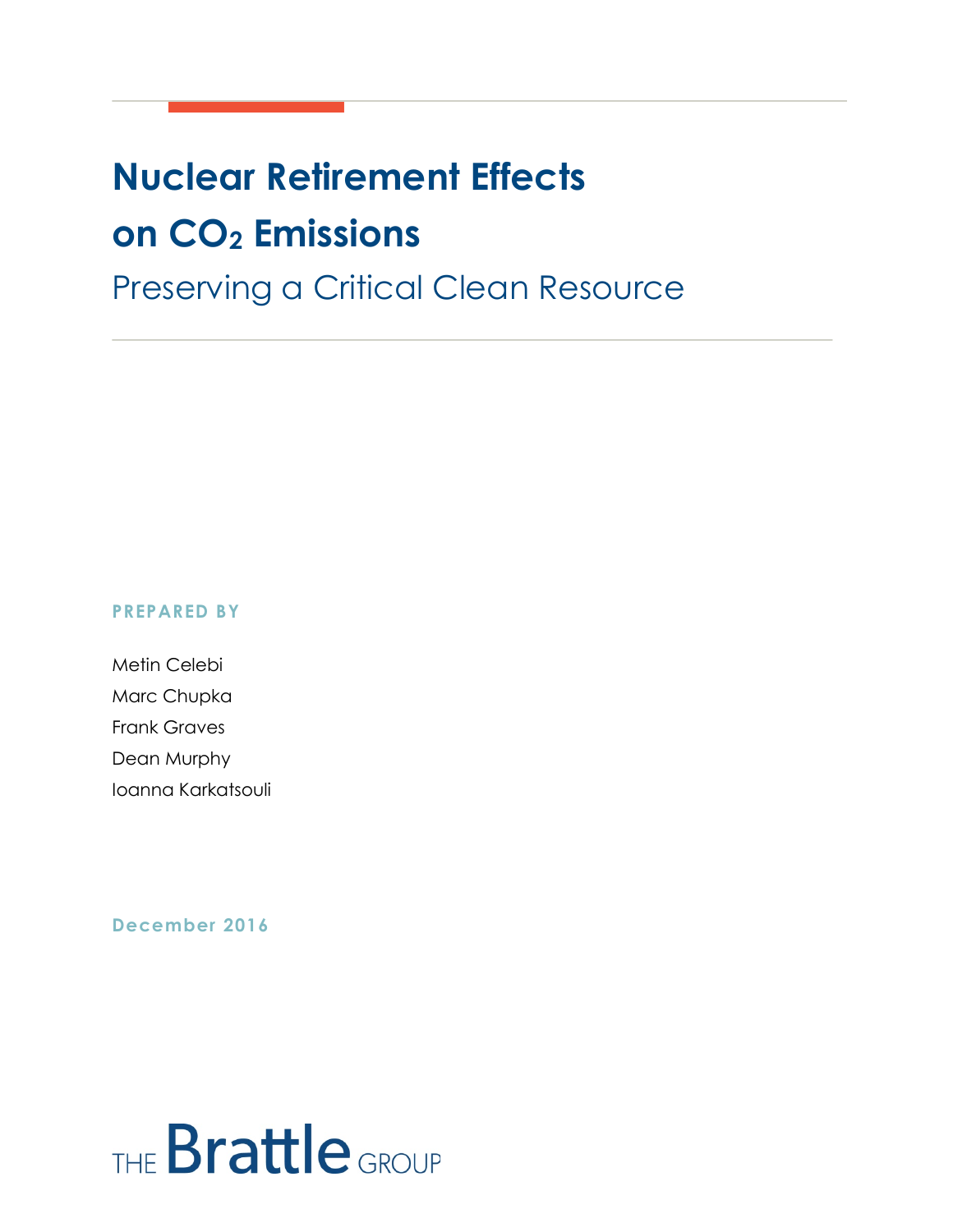All results and any errors are the responsibility of the authors, and do not represent the opinions of The Brattle Group, Inc. or its clients.

Acknowledgement: We would like to express our thanks to Jingchao Wu for invaluable assistance in developing the analytic framework underlying this report, and to several members of The Brattle Group for peer review and comments. We also gratefully acknowledge the support and assistance of the Nuclear Energy Institute.

Copyright © 2016 The Brattle Group, Inc.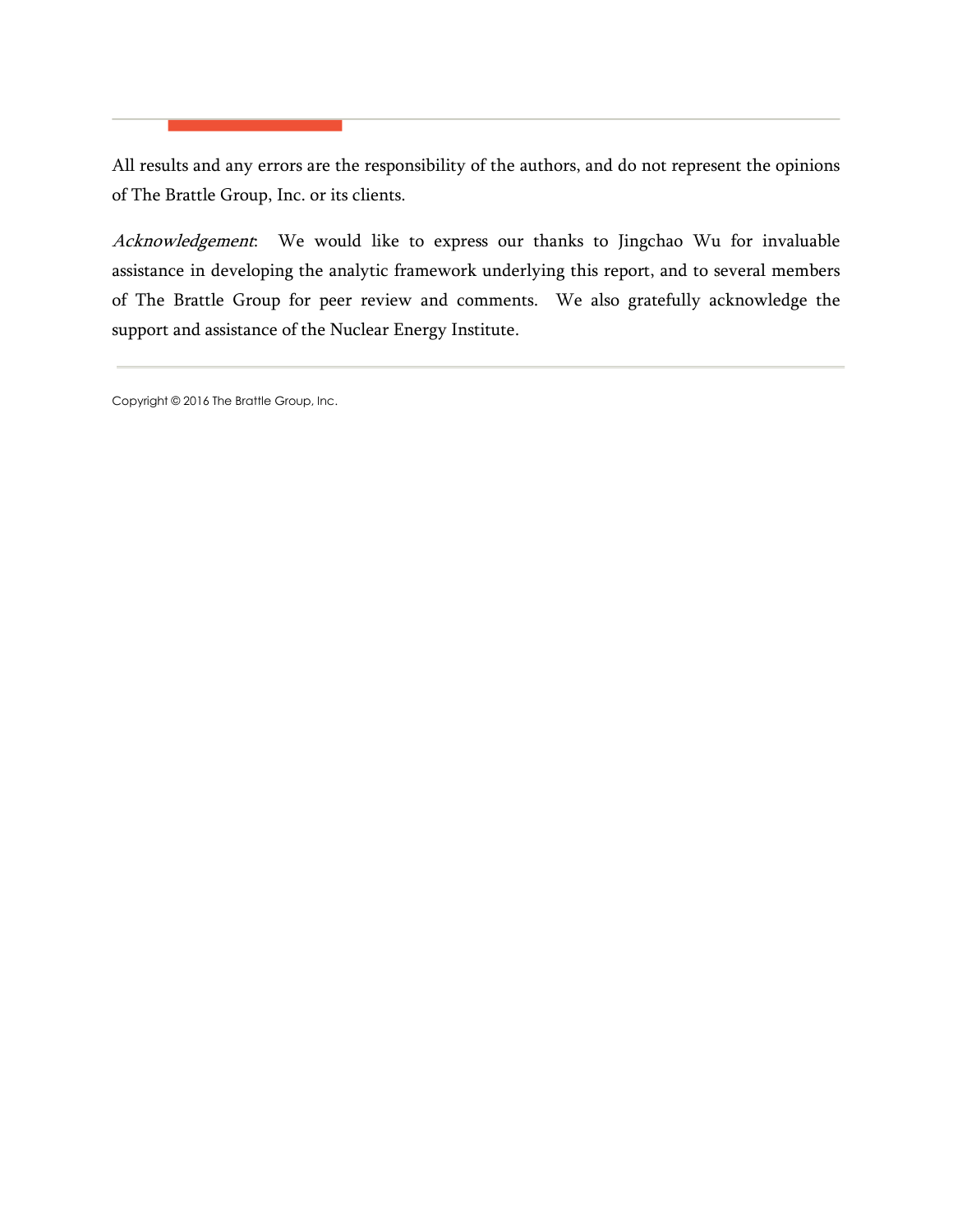#### **Table of Contents**

| Ι.   |    |  |  |
|------|----|--|--|
| П.   |    |  |  |
|      | B. |  |  |
|      | C. |  |  |
|      | D. |  |  |
| III. |    |  |  |
|      | Ε. |  |  |
|      | F. |  |  |
| IV.  |    |  |  |
| V.   |    |  |  |
|      | G. |  |  |
|      | Η. |  |  |
| VI.  |    |  |  |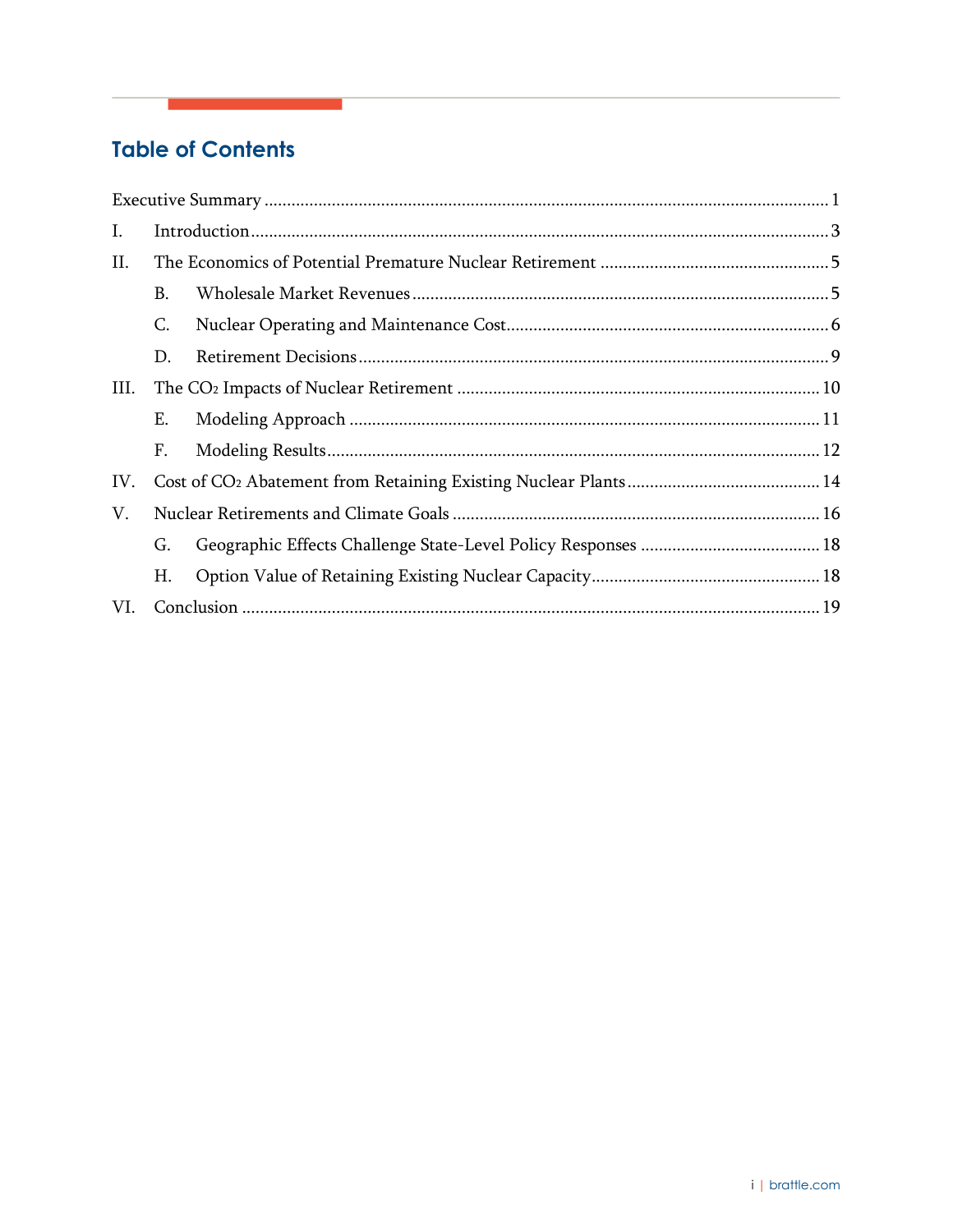#### <span id="page-3-0"></span>**Executive Summary**

In recent years, wholesale electricity prices and CO<sub>2</sub> emissions from generation have both declined, primarily due to lower natural gas prices (which has led to significant coal-to-gas switching), along with negligible demand growth and substantial amounts of new renewable generation coming online. Lower wholesale power prices and reduced CO2 emissions are generally positive developments for consumers and the environment; however, there is a tension between these effects. Persistently low power prices can threaten the economic viability of existing nuclear generators, which currently provide the majority of carbon-free power in the United States.

The potential vulnerability of some nuclear power plants to premature retirement creates a major threat to the attainment of CO2 reduction goals. Although the Environmental Protection Agency's (EPA) Clean Power Plan has been stayed pending legal challenges, and may be rescinded by the new administration, any carbon abatement program will be made more difficult by a loss of nuclear generation. This analysis examines the aggregate and regional carbon emission impacts that premature nuclear retirements might cause, and evaluates the implications of such retirements for the ability to achieve carbon reductions in the power sector. In this report, we find that:

- Some nuclear units do not earn sufficient revenue to cover going-forward costs and thus are vulnerable to premature economic retirement under current market conditions. The revenue shortfalls experienced by the most vulnerable plants typically the small, single-unit plants operating in markets with particularly low energy prices—can be as high as about \$20/MWh, though most experience smaller shortfalls.
- If a nuclear unit retires prematurely, coal and gas generation will increase to replace the lost nuclear output in the near term, causing CO2 emissions to rise. Not all nuclear retirements would have the same environmental impacts, however; the likely increase in near-term CO<sub>2</sub> emissions from a given nuclear retirement depends significantly on the region in which it occurs. A 1,000 megawatt (MW) nuclear retirement would cause increased  $CO<sub>2</sub>$  emissions in the range of 4.1 to 6.7 million tons per year, or 0.52-0.84 tons per MWh.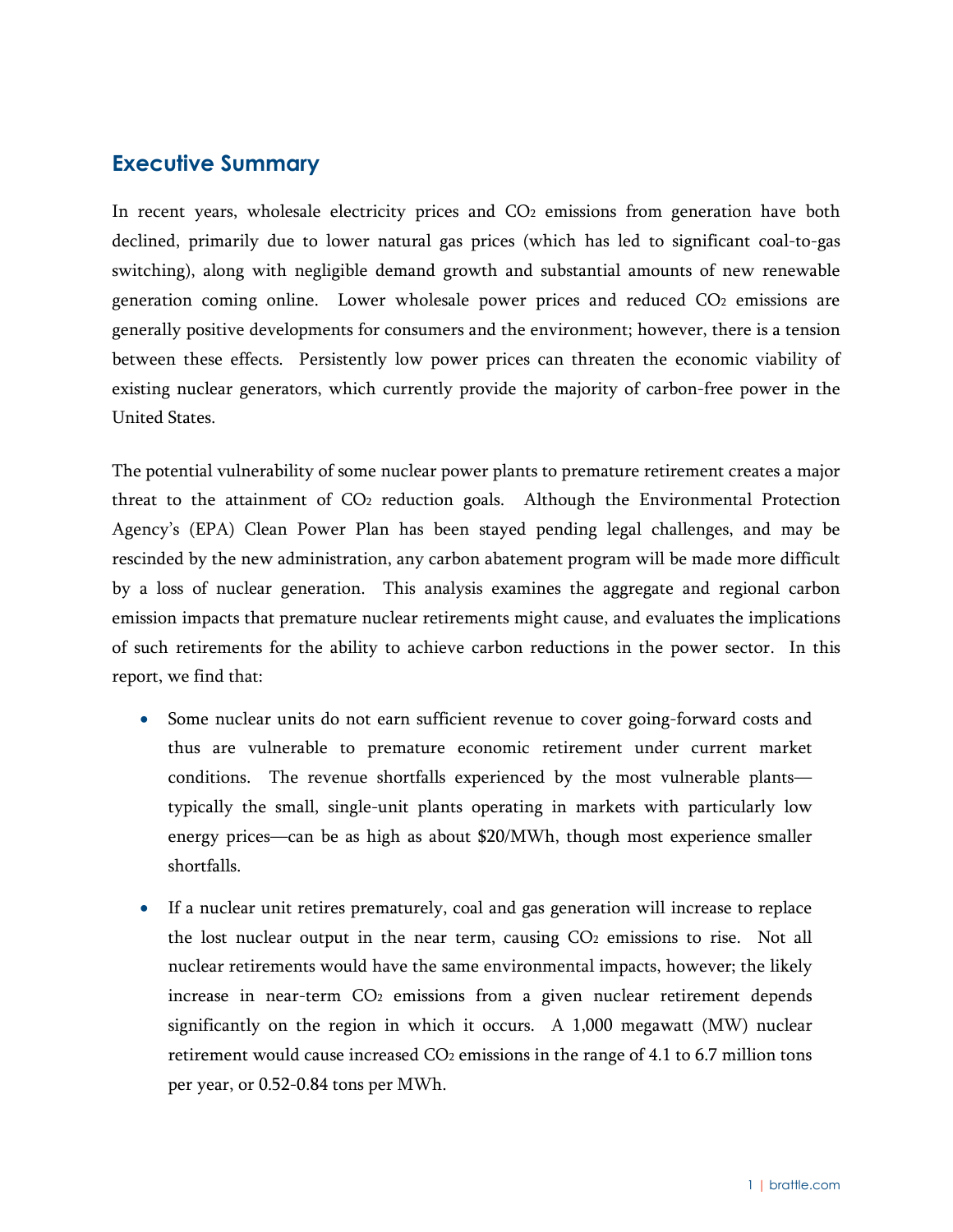- The increased level of  $CO<sub>2</sub>$  emissions arising from a premature nuclear retirement is not confined to the state in which the unit resides. In fact, in most cases the majority of this increase will occur outside the state, and a significant amount of the emissions increase will occur in states beyond those adjacent to the state experiencing the retirement. The geographic dispersion of emission effects through regional electricity markets may pose a challenge to state-level climate policies, including any national policies that create state-level compliance requirements.
- Premature nuclear retirements will make any climate policy measures more costly and/or less effective. Assuming a revenue deficit of \$10/MWh for a vulnerable nuclear plant, the cost of avoiding CO<sub>2</sub> emissions by retaining nuclear capacity ranges between \$12 and \$20 per ton of CO2, depending on regional emissions rates. This cost compares favorably with other carbon abatement options, the estimated social cost of carbon, and the cost of state policies designed to reduce  $CO<sub>2</sub>$  emissions from the power sector. For example, New York's recent Clean Energy Standard program provides its upstate nuclear plants, which are challenged by high operating costs and low power prices, with Zero Emission Credits initially worth \$17.48/MWh. This will save the Fitzpatrick plant from an announced premature shutdown in January 2017, and prevent a similar fate for the Ginna and Nine Mile Point plants.
- Since  $CO<sub>2</sub>$  emissions persist for many years in the atmosphere, near-term emission reductions are more helpful for climate protection than later ones. Thus, preserving existing nuclear plants will improve the effectiveness of any climate policy approach, by holding down cumulative emissions, and/or reducing the cost of achieving any particular cumulative emissions level. Retaining existing nuclear assets in the nearterm will also maintain option value for achieving future CO<sub>2</sub> reductions, if the longer-term transition to alternative carbon-free power sources proves to be more difficult or time-consuming than currently anticipated.
- Although beyond the scope of this paper, nuclear reactors also have a significant effect on other pollutants emitted by fossil generators. In a separate analysis, The Brattle Group found that nuclear power avoids air emissions of over one million tons of sulfur dioxide and 650,000 tons of nitrogen oxides each year, as well as significant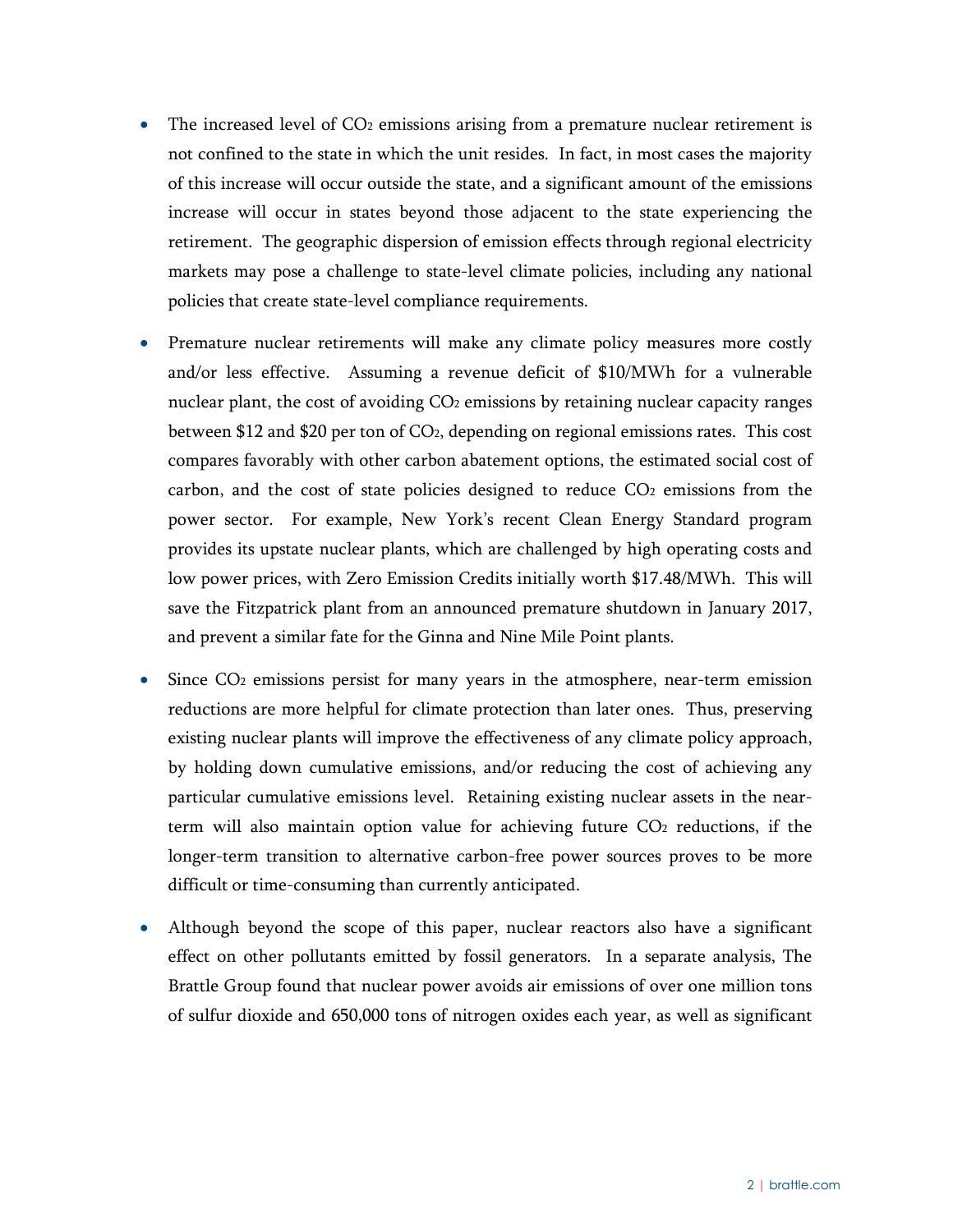particulate emissions.<sup>1</sup> The estimated total value to society of avoiding these criteria pollutants is over \$9 billion annually.

These findings demonstrate that the retention of existing nuclear generating plants, even at a modest premium, represents a cost-effective method to avoid CO2 emissions and enable compliance with any future climate policy, whether it is the Clean Power Plan or an alternative, at reasonable cost. Sustaining nuclear viability in the interim will reduce near-term emissions, and is a reasonable and cost-effective insurance policy in the longer term.

#### <span id="page-5-0"></span>**I. Introduction**

In August 2015, the EPA finalized the Clean Power Plan (CPP), a rule under Section 111(d) of the Clean Air Act to limit  $CO<sub>2</sub>$  emissions from existing fossil electricity generation sources through 2030. In February 2016, the CPP was stayed pending legal challenge, which may result in overturning the rule or remanding it to the EPA. Now with the change of administration, it may be rescinded. Nonetheless, climate change continues to be a pressing concern, and future U.S. climate policy at state and national levels is likely to continue to focus on electricity sector  $CO<sub>2</sub>$  emissions. In this context, existing nuclear plants play a crucial role in limiting  $CO<sub>2</sub>$ emissions, which would be threatened if economic pressures led to premature nuclear retirements. In this analysis, we examine the aggregate and regional carbon emissions impact of possible nuclear closures, and evaluate the implications of such retirements for compliance with any state or federal policy designed to achieve meaningful reductions in carbon emissions from the electric sector. Our analysis does not assess the vulnerability of specific nuclear units or estimate the cost of providing sufficient support to keep them viable. Instead, we examine a representative range of CO2 emission benefits from providing such support as may be needed to forestall premature nuclear retirements. Given the goals and likely costs of future climate policy, we find that sustaining nuclear viability in the near term provides a cost-effective means of achieving emission reduction objectives, including through state-level policies such as expanding renewable portfolio standards. In 2015, nuclear energy provided 20% of all U.S. net generation; this is nearly 60% of the carbon-free electricity generated in the U.S., considerably more power than is provided by solar, wind, and hydroelectricity combined. These shares are reflected in [Table 1.](#page-6-0)

<span id="page-5-1"></span>The Nuclear Industry's Contribution to the U.S. Economy, The Brattle Group, July 2015.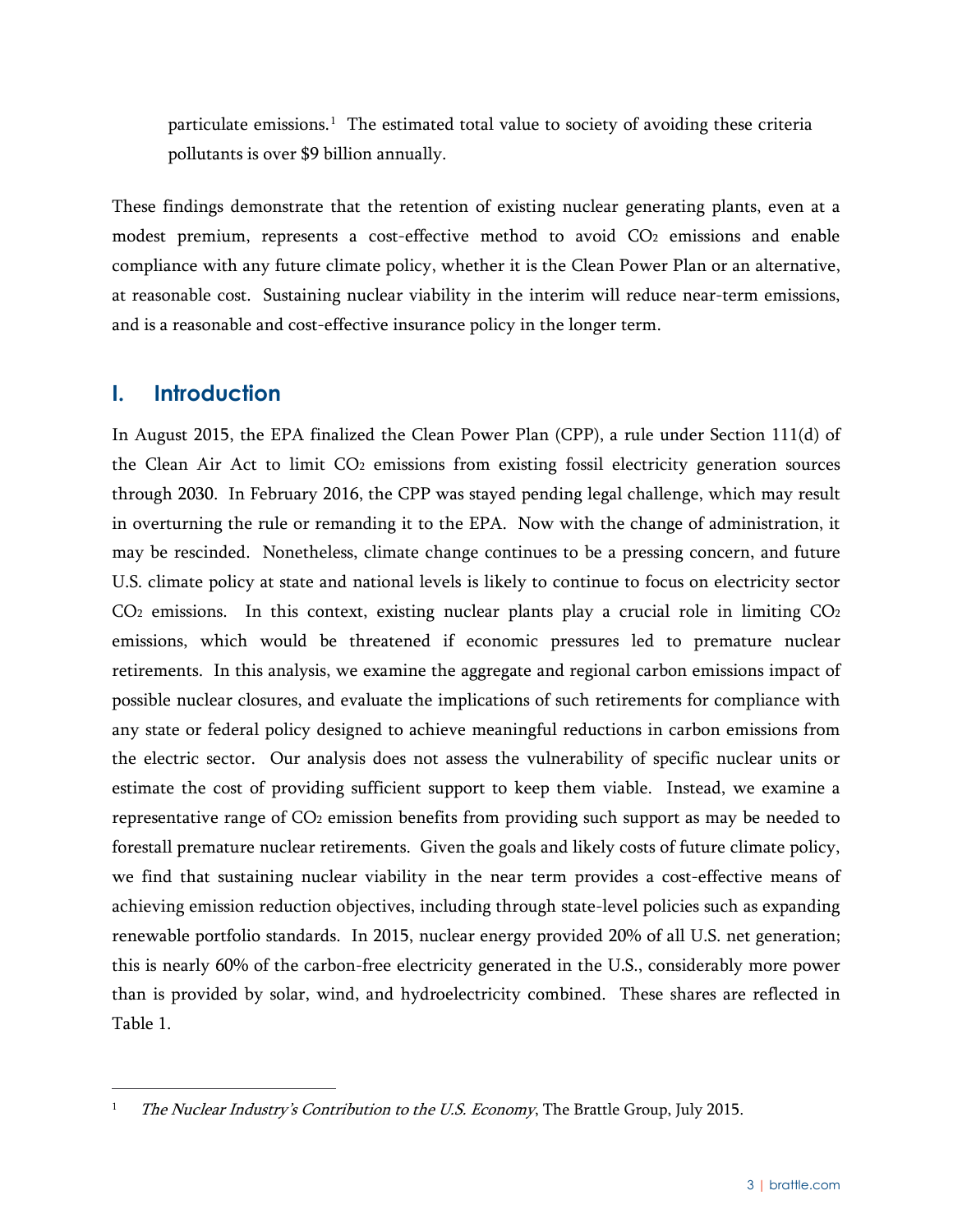<span id="page-6-0"></span>

| <b>Generation Type</b> | <b>Share of Generation</b> |
|------------------------|----------------------------|
| Coal                   | 34%                        |
| Natural Gas            | 32%                        |
| Nuclear                | 20%                        |
| Hydropower             | 6%                         |
| Other Renewable        | 7%                         |
| Wind                   | 4.9%                       |
| <b>Biomass</b>         | 0.8%                       |
| Geothermal             | 0.4%                       |
| Solar                  | 0.7%                       |
| Petroleum              | 0.7%                       |
| <b>Other Gases</b>     | $< 1\%$                    |

#### **Table 1: U.S. Generation Mix (2015)**

Source: EIA Monthly Energy Review, July 2016, Table 7.2b

Due to recent low wholesale power price conditions in many regions, and the relatively high fixed operating costs at many nuclear stations, some nuclear units may be vulnerable to premature economic shutdown in the near future. In fact, three nuclear units, Kewaunee in Wisconsin, Vermont Yankee in Vermont, and Fort Calhoun in Nebraska have recently retired. Three more units—Pilgrim, Oyster Creek, and Palisades, representing over two GW of capacity—have announced that they will retire over the next few years, all due, at least in part, to poor operating economics.<sup>[2](#page-6-1)</sup> Public statements from owners of other nuclear plants indicate that some fear similar implications for portions of their nuclear fleets. The closures of Kewaunee (566 MW) and Vermont Yankee (604 MW)—both relatively small units, and together representing only about one% of the total generating capacity of the U.S. nuclear fleet—have already had significant environmental consequences, increasing CO<sub>2</sub> emissions by 6.4 million tons per year. This is the equivalent of adding about 1.2 million cars to the roads.<sup>[3](#page-6-2)</sup>

<span id="page-6-1"></span><sup>&</sup>lt;sup>2</sup> The Fitzpatrick nuclear unit (917 MW) in New York was also announced by Entergy to retire in 2017, but will now continue to operate as a result of the recent acquisition of the plant by Exelon, facilitated by additional revenues from Zero Emission Credits (ZECs) under New York's Clean Energy Standard. Similarly, recent action by the Illinois legislature will ensure the continued operation of the Clinton and Quad Cities plants.

<span id="page-6-2"></span> $3$  According to the EPA, a typical passenger vehicle emits about 4.7 metric tons (5.18 short tons) of CO<sub>2</sub> per year. See [Greenhouse Gas Emissions from a Typical Passenger Vehicle,](https://www.epa.gov/sites/production/files/2016-02/documents/420f14040a.pdf) EPA, May 2014. Throughout this paper, references to tons indicate short tons.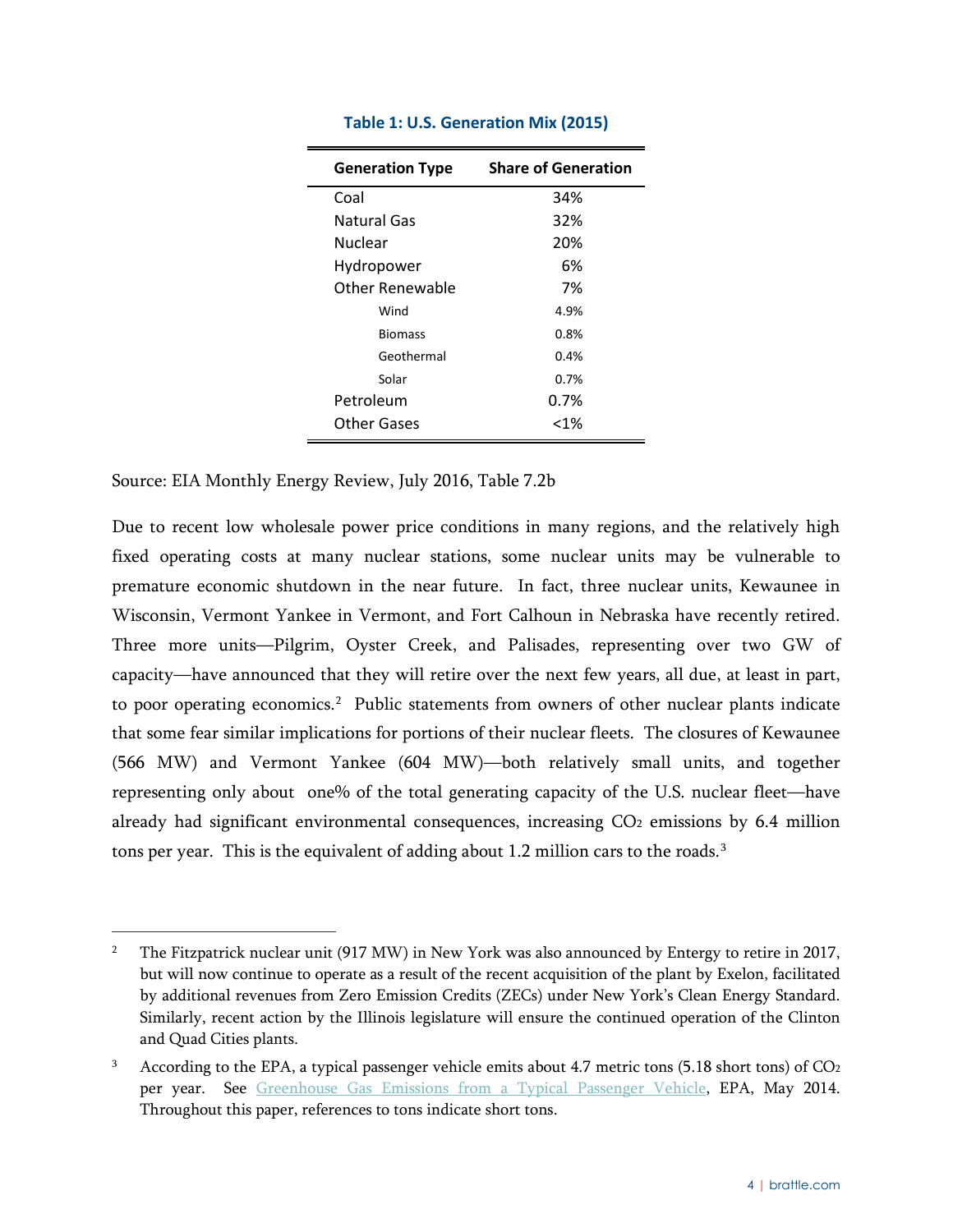#### <span id="page-7-0"></span>**II. The Economics of Potential Premature Nuclear Retirement**

A number of factors have combined to threaten the economic viability of some existing nuclear plants, particularly "merchant" plants that depend on revenues from wholesale energy and capacity markets to cover their operating costs, and are not owned by load-serving entities who recover investment and operating costs through regulated retail rates. Perhaps the primary factor is low natural gas prices over the past several years, which have put substantial downward pressure on wholesale power prices.

#### <span id="page-7-1"></span>**B. WHOLESALE MARKET REVENUES**

In organized wholesale energy markets administered by independent system operators (ISOs) or regional transmission organizations (RTOs), the wholesale price of energy is set by the interaction of supply and demand, which are driven primarily by external market drivers (such as the cost of natural gas fuel). But a variety of policies also affects both supply and demand in ways that can affect prices. Even in areas dominated by regulated utilities, such as the Southeast and Western U.S., wholesale power markets exist and are affected by fuel costs and other market drivers. Because natural gas is frequently the "marginal" fuel in power markets, it has an outsized effect on wholesale energy prices. The advent of shale gas at the end of the last decade is probably the biggest single factor driving lower prices for wholesale power. Current natural gas prices are less than half the levels that prevailed before the shale gas revolution, and wholesale electricity prices have fallen by a substantial amount over the same period. For example, annual average all-hours energy prices in 2015 were \$36/MWh at the PJM Western Hub, \$29/MWh at MISO Indiana Hub, and \$20/MWh at SPP North Hub.

But low gas prices are not the only factor depressing market prices for power. Significant penetration of renewables in response to state-level renewable portfolio standards (and contracting or tax incentives) has helped to push down energy prices in some regions. More broadly, many regions are experiencing low load growth, due to the success of efficiency and demand-side management programs, and a slow recovery from the recession of 2008-2009. Slow growth tends to create slack in the supply-demand balance, which reduces both capacity and energy prices and the value of generation plants generally. And in some areas with plenty of low-cost supply, transmission constraints can make it difficult to move power to load centers, depressing prices locally.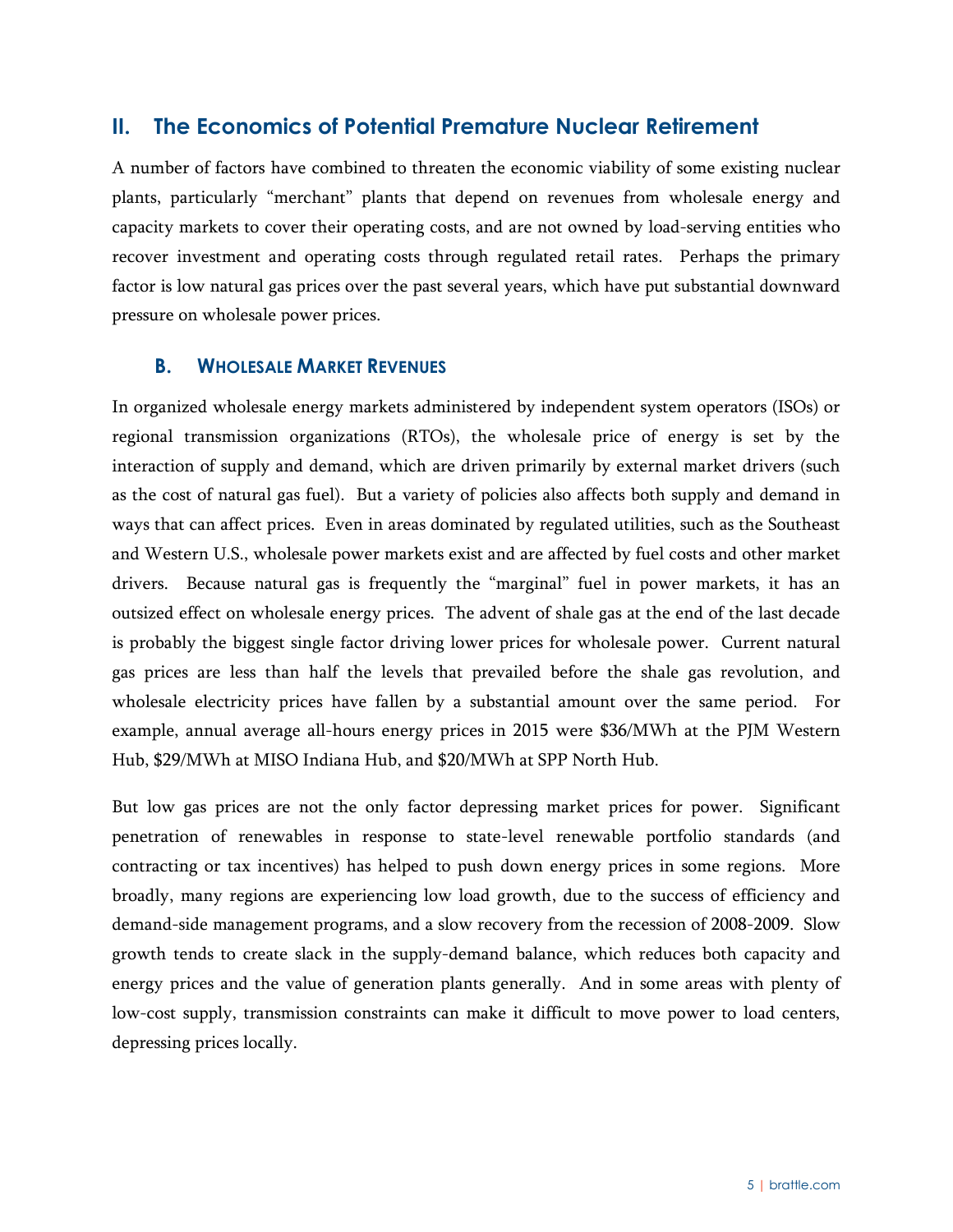Low power prices, while welcome for consumers in the short run, reduce the revenues that merchant nuclear plants can earn from selling their output.<sup>4</sup> [Figure 1](#page-8-1) below summarizes gas prices, renewable additions, and load growth over the past decade and a half, illustrating the fall in gas prices, the rise in renewable generation, and flat overall load that are combining to present an economic challenge to some nuclear plants.

<span id="page-8-1"></span>

#### **Figure 1: Factors Affecting U.S. Power Prices Since 2000**

**Total Electricity Consumption Cumulative Load Growth** since 2000



Sources: Henry Hub natural gas price from EIA, in nominal \$. Solar and wind generation from "EIA Monthly Energy Review", July 2016. Electricity consumption from "EIA Short-term Energy Outlook," August 2016.

#### <span id="page-8-0"></span>**C. NUCLEAR OPERATING AND MAINTENANCE COST**

On the cost side, nuclear plants have very low fuel and variable costs, but relatively high fixed operating and maintenance costs, as well as repair and replacement capital expenditures (CapEx), to achieve their high levels of operating reliability and to comply with increasing regulatory

<span id="page-8-2"></span> <sup>4</sup> For example, Entergy cited low power prices and wholesale market design flaws as part of the reasons for its decision to shut down the [Vermont Yankee,](http://www.entergy.com/news_room/newsrelease.aspx?NR_ID=2769) [Fitzpatrick a](http://www.entergynewsroom.com/latest-news/entergy-close-jamesfitzpatrick-nuclear-power-plant-central-new-york/)nd [Pilgrim n](http://www.entergynewsroom.com/latest-news/entergy-close-pilgrim-nuclear-power-station-massachusetts-no-later-than-june2019/)uclear plants (see Entergy press releases). Similarly, Dominion cited low power prices as a key driver in its decision to retire the [Kewaunee n](http://dom.mediaroom.com/2012-10-22-Dominion-To-Close-Decommission-Kewaunee-Power-Station)uclear plant (see Dominion press release).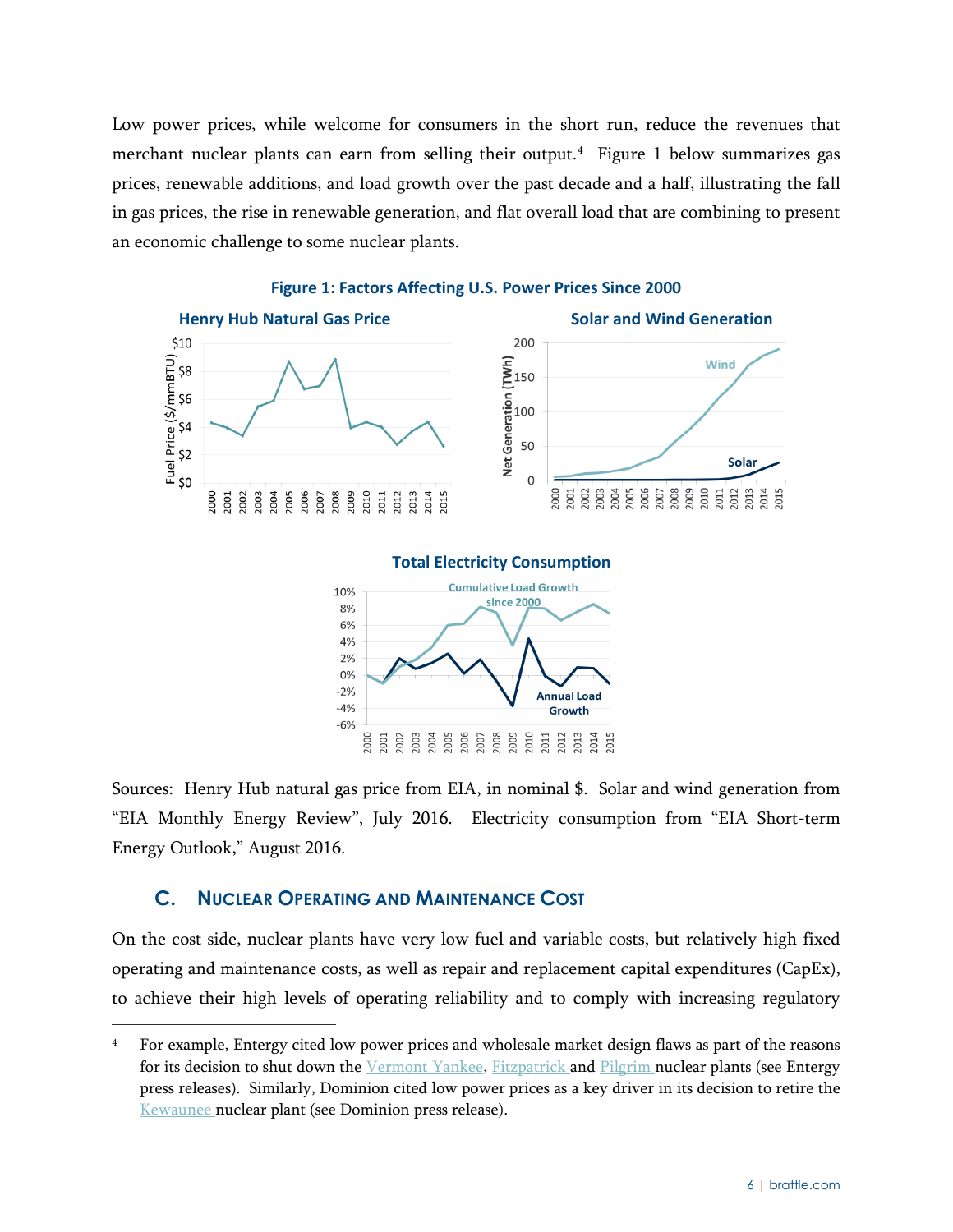requirements. Their high fixed costs are due in part to their large skilled staff requirements relative to other types of generators. These costs have been increasing over the last several decades. In some cases, this is because nuclear generating companies have invested in power uprates to increase the output from their plants, which can be costly. In addition, the average age of the current nuclear fleet is about 34 years, so substantial capital expenditures (to replace steam generators, for example) are often necessary if a unit plans to renew its operating license for another 20 years beyond its original 40 year license, as most are planning and approved to do. Cost increases and falling revenue erode operating margins and profits, and can reach the point where it becomes more economic to shut down a plant permanently than to sustain a prolonged period of financial losses.[5](#page-9-0)

This problem is not unique to nuclear units; about 40 GW or 13% of U.S. coal-fired generating capacity has already retired since January 2012, primarily as a result of additional environmental compliance costs that coincided with an era of low wholesale power prices. Another 10% of coal capacity might retire by 2020 if energy market conditions persist and generation owners assess the prospects of future environmental compliance expenditures, including potential climate policy. While coal retirements reduce CO<sub>2</sub> emissions, much of the capacity that has recently retired had been operating at significantly reduced levels for several years. Because nuclear units operate continuously at maximum output, however, the generation lost per MW retired is much higher, and in that sense nuclear unit shutdowns have greater consequences for emissions and climate policy, and of course in the opposite direction, than the retirement of relatively underutilized coal plants.

Nuclear plant costs (operating costs, maintenance and fuel costs, and CapEx) have increased over the last decade. According to data from the Electric Utility Cost Group (an industry organization that collects and aggregates detailed cost data from electric generators, including all U.S. nuclear generating companies), nuclear fuel costs rose by 21% cumulatively between 2002 and 2015, and O&M costs increased by 11% in real terms, as shown in [Figure 2.](#page-10-0) The largest increase over this timeframe has been in capital spending, which has increased by over 100%—from \$3.92 per

<span id="page-9-0"></span> <sup>5</sup> An extended temporary but not permanent shutdown—"mothballing"—to avoid losses in a down market is not typically an option for a nuclear plant. A nuclear plant's variable costs are small and would amount to little savings, with the specialized labor needed to run a nuclear plant accounting for most of its fixed operating costs. The need to maintain this staff means that little of the fixed costs could be avoided by mothballing. So even if power revenues are insufficient to cover full costs, temporarily sacrificing all revenue while retaining a large share of costs makes this option impractical.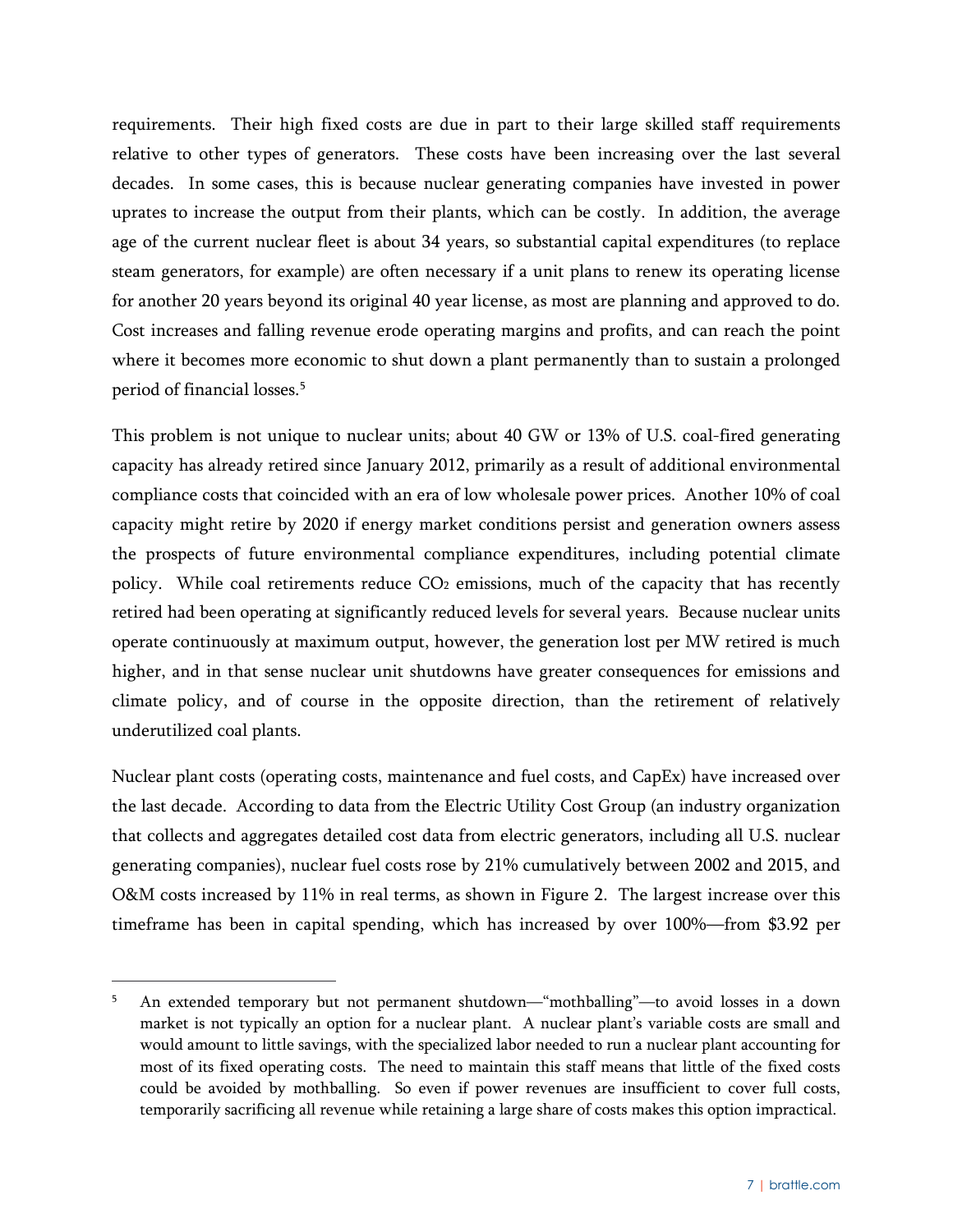MWh in 2002 to \$7.97 per MWh in 2015 (in constant 2015 dollars)—though it is down from the higher levels observed a few years earlier.

Capital spending in the nuclear power industry may be somewhat cyclical, with periodic peaks. Most of the U.S. nuclear fleet was built in a relatively short period of time, resulting in periodic surges in capital spending as plant equipment is replaced and upgraded on normal life-cycle schedules. About one-third of total capital expenditures in 2014 went to fund power uprates, steam generator and vessel head replacements, and additional items necessary for license renewal and operation beyond 40 years. Routine equipment replacement accounted for another third of the total and has been relatively flat recently. CapEx to comply with the Nuclear Regulatory Commission's regulations and requirements was almost one-third of the total, a share that has more than doubled in the last decade but, with Fukushima-related costs largely behind the industry, regulatory CapEx will likely decline going forward.

<span id="page-10-0"></span>

#### **Figure 2: Annual Average Nuclear Plant Costs (2015 \$/MWh)**

#### Source: NEI

The average aggregate costs shown in [Figure 2](#page-10-0) do not convey the distribution of costs among different nuclear plant configurations. For example, while the 2015 average total cost is \$36/MWh, a newer, larger multi-unit station might operate at a cost closer to \$25/MWh. At the other end, a typical smaller, older, single-unit plant might cost \$45/MWh. Combining the distribution of operating costs with the range of regional capacity and energy prices shows that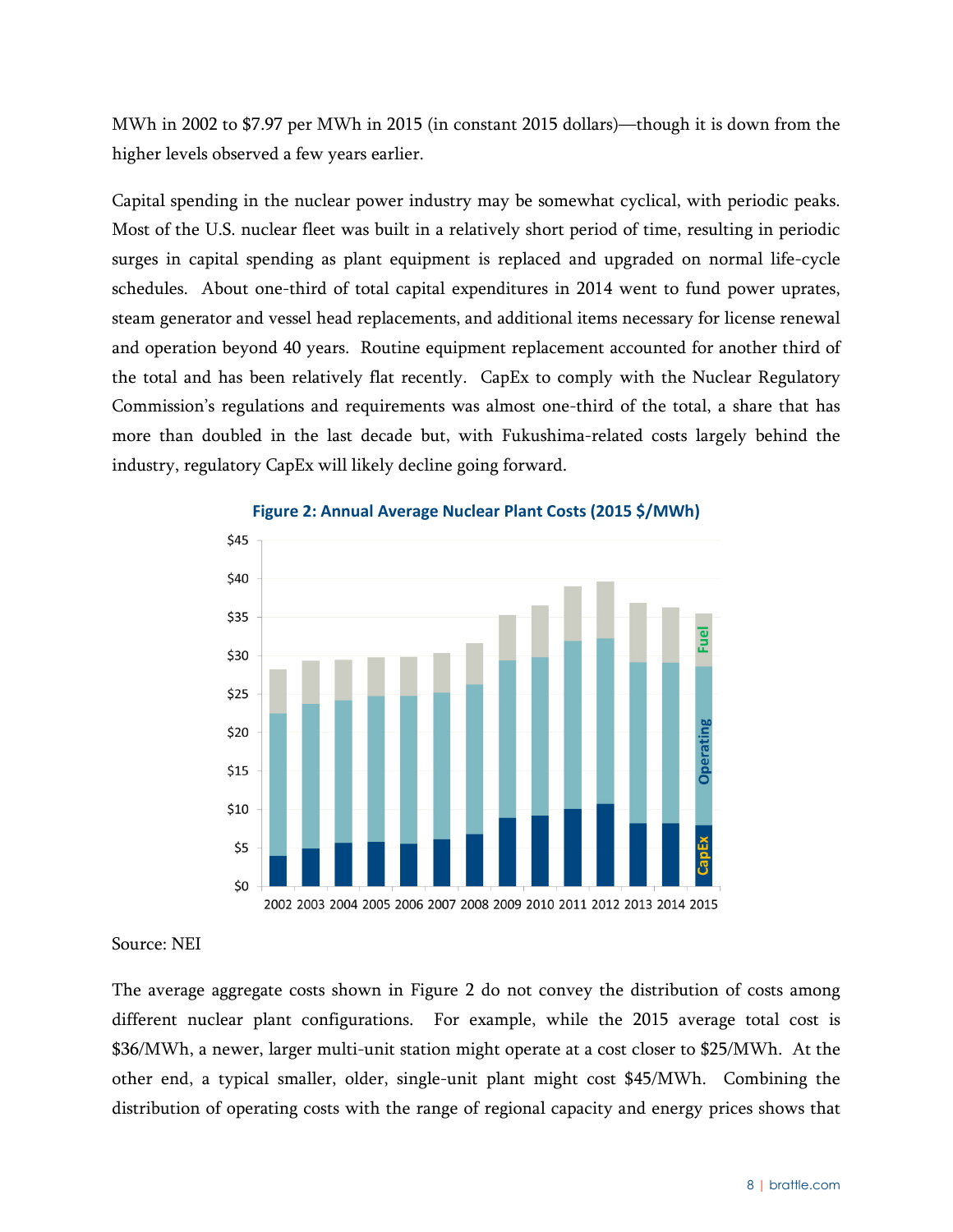most units are operating in the black, while a costly single-unit plant in a depressed market might experience a shortfall that approaches \$20/MWh. Of the units that are experiencing a shortfall—that is, among those with higher than average operating costs in a below average market—a representative operating deficit would be about \$10/MWh.

#### <span id="page-11-0"></span>**D. RETIREMENT DECISIONS**

Understanding the financial risk faced by a nuclear plant is more complex than comparing its fuel, operating and maintenance costs, and capital expenditures with the shortterm market revenues it could earn. Even plants in a weak market and/or with high costs may not necessarily face imminent financial pressure. Indeed, roughly half of nuclear plants are still under state regulation and can continue to recover most or all of their costs through regulated rates; they are generally protected from a temporary down market. And even many merchant nuclear plants may be shielded temporarily from short-term market forces if they have hedged their output forward for a few years at higher (past) prices, or if they have a power purchase agreement (a long-term output contract) that guarantees them a sufficient price. However, when those contracts expire or come up for renewal, the market risk can become quite immediate for a merchant plant. For instance, Dominion decided to retire the Kewaunee plant when its output contracts expired at the

#### **Zero Emissions Credits under New York's Clean Energy Standard**

As an example of a mechanism to preserve threatened nuclear plants, New York's Clean Energy Standard, recently ordered by the New York PSC, contains a support provision for the upstate New York nuclear plants in the form of Zero Emissions Credits (ZECs), which will be available to these nuclear plants under longterm contracts to 2029. Based on the federal Social Cost of Carbon (SCC) estimate of \$42.87/short ton in the near term, and excluding the implicit carbon value already captured in power prices by virtue of the Regional Greenhouse Gas Initiative (RGGI) carbon cap, the ZEC payments for the upstate nuclear plants amount to \$17.48/MWh initially. Going forward, this ZEC value will be adjusted as the SCC changes over time, and reduced by the amount of any increase in the market price of power from its current level. On the basis of this ZEC support, the Fitzpatrick plant, which had been scheduled for premature retirement in January 2017 by its owner, Entergy, will be taken over by Exelon, which will operate it for the remainder of its license life to 2034. The other two upstate New York plants, Ginna and Nine Mile Point (units 1 and 2), are already owned by Exelon, which had said they would be shut down in the near term without some form of financial support, but now plans to operate them for the remainder of their current license lives, which have been extended to approximately 60 years by license renewals. However, the ZEC program is currently being challenged in a federal lawsuit by a coalition of fossil generators.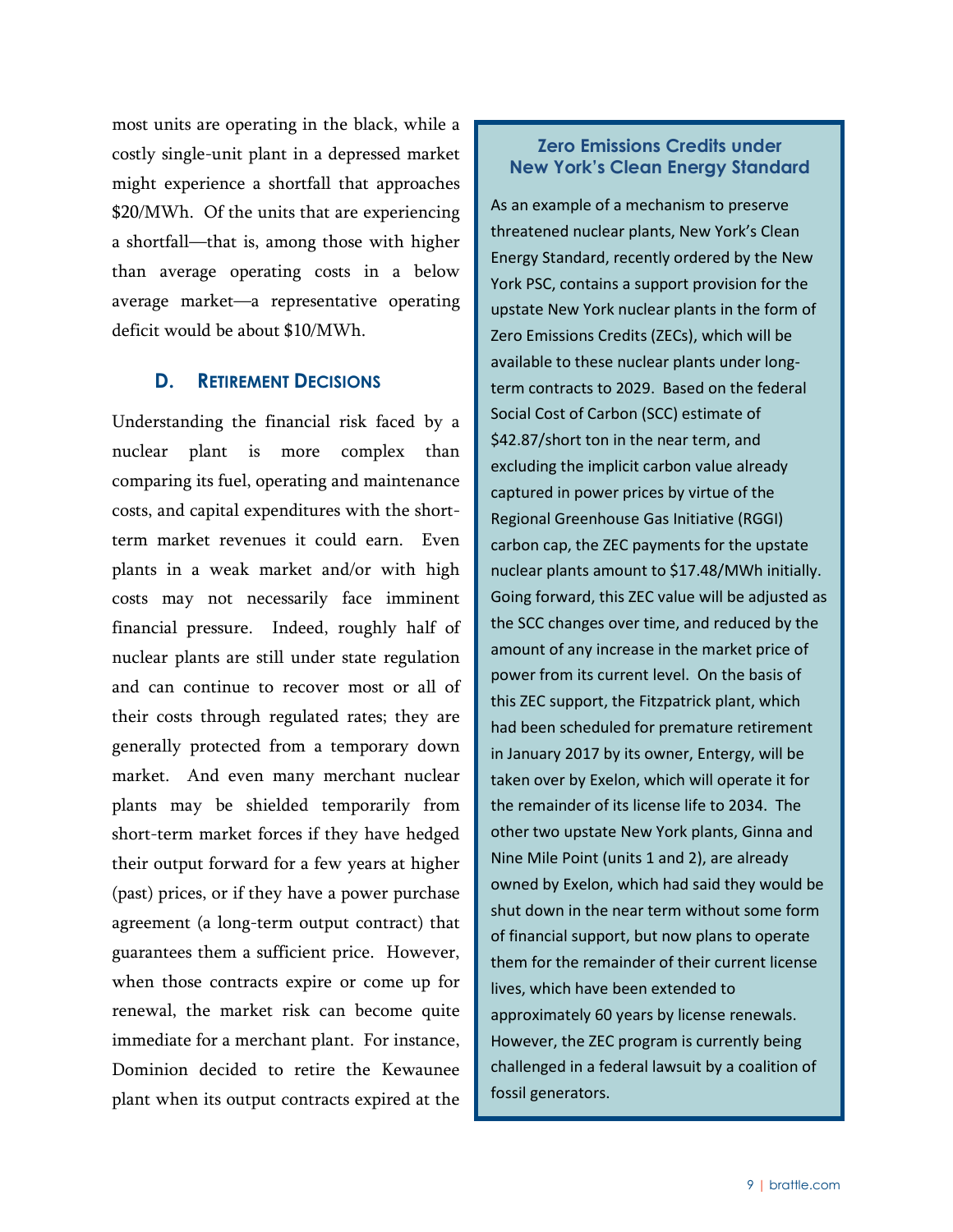end of 2013, and Dominion found that it could not replace the contracts at comparable prices or even find a buyer for the plant in the face of low wholesale market prices. This was despite the fact that Kewaunee had just been granted a 20-year extension of its operating license and was operating at high availability and capacity factors.

Beyond hedges or other financial immunization on the revenue side, the retirement decision is complex for other reasons, including whether any current shortfalls are likely to be offset by deferred, longer term gains if/when prices and margins recover, as well as the timing and magnitude of fixed costs (such as decommissioning) that may be accelerated by premature shutdown. But none of these tradeoffs even need to be considered when current operating margins are robust (see the sidebar on the recent New York solution that should resolve any concerns about premature shutdown for the upstate New York nuclear plants). A similar solution was recently reached in Illinois for troubled nuclear plants there.

#### <span id="page-12-0"></span>**III. The CO2 Impacts of Nuclear Retirement**

U.S. nuclear units operate as baseload resources, producing at maximum capacity on a continuous basis. When a nuclear plant retires, other resources must increase their output to replace the energy that it previously provided. Since existing renewable generators are already producing as much as possible given the availability of the resource  $(e.g.,$  wind or sun), they generally cannot provide the power to replace a retiring nuclear plant. Instead, the replacement power will come from existing dispatchable fossil capacity—gas or coal-fired generation, and possibly by new gas capacity, to the extent existing capacity is insufficient. Thus, the emission rates of the next most economic fossil capacity not yet being dispatched in the regional market will determine the CO2 emissions that arise from replacing a retiring nuclear unit. [6](#page-12-1) The incremental emissions per lost nuclear MWh can be used to determine an implicit price for carbon that would motivate the nuclear plant to remain operating, if it was experiencing financial shortfalls of a given level such as  $$10/MWh$ . Translated into units of  $$/ton$  of CO<sub>2</sub> avoided by forestalling a nuclear retirement, this figure can be compared with the cost of alternative ways carbon abatement options.

In principle, each nuclear plant could have a unique signature in terms of the emissions that arise as a function of its retirement. In practice, similarly-sized nuclear plants within a given region will have very similar impact, since the replacement resources will be very similar for each.

<span id="page-12-1"></span><sup>&</sup>lt;sup>6</sup> This is subject to transmission flow feasibility, which increases the complexity of identifying the marginal sources of replacement power.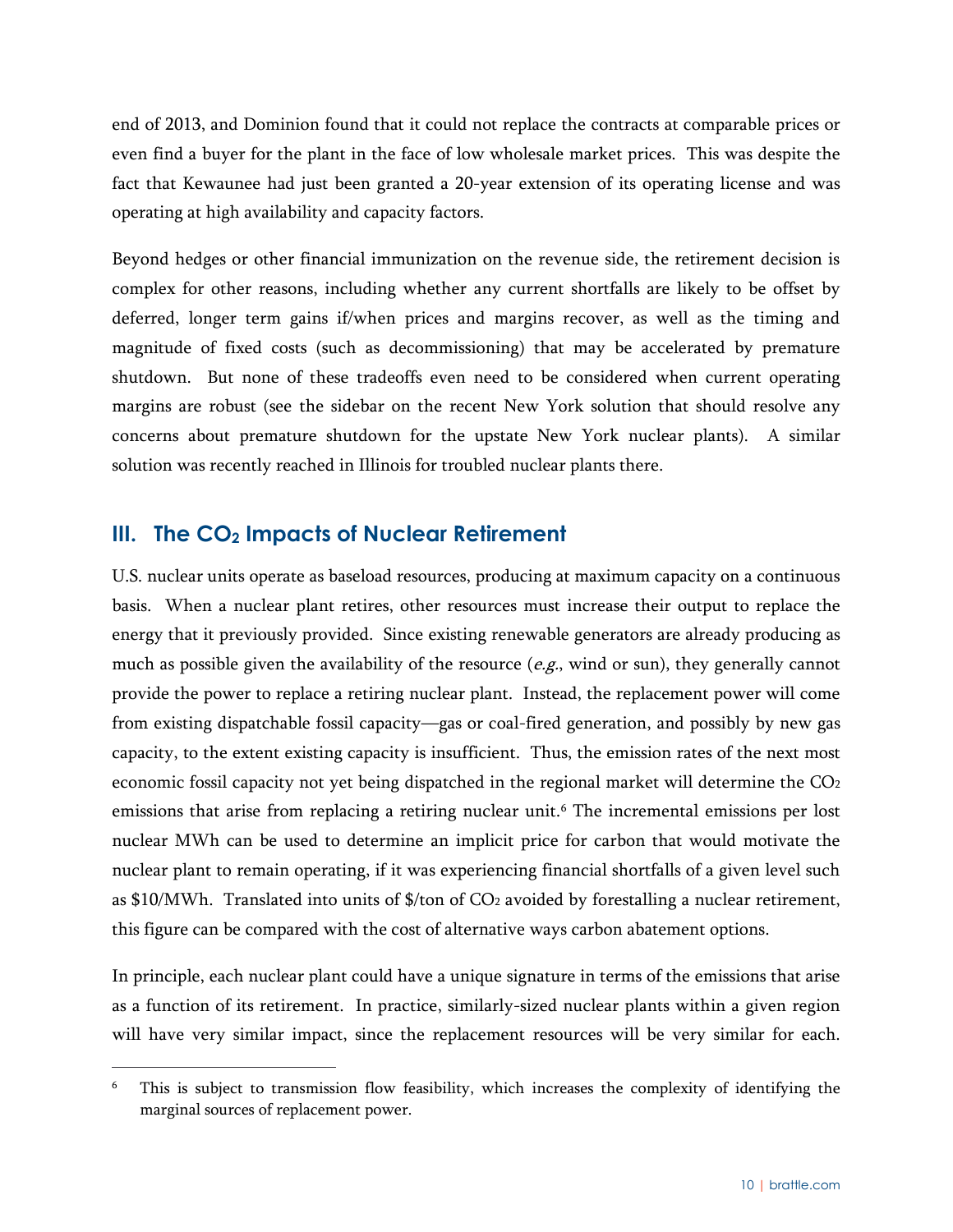However, retiring a nuclear plant in one region may have a significantly different impact than retiring a similar unit in a different region, because the generating resources used to replace the power—and their CO2 emissions—will differ, sometimes substantially. Below we simulate several different regions to show how the retirement of a 1,000 MW nuclear unit would affect overall CO2 emissions, as well as the geographic distribution of those increased emissions.

The simulations reveal that a nuclear shutdown would have substantial impacts on emissions in adjacent and remote states, which has implications for attaining state-level emission goals, whether those goals may be set by the state itself, or are part of a broader national policy such as the EPA's CPP or a potential successor policy. The replacement generation—and the CO2 emitted by that generation—will not necessarily (in fact, will not generally or even mostly) arise in the home state of the retiring nuclear plant, or even in adjacent states, and some of the replacement energy may even come from beyond the plant's co-dispatched broad market region. In many cases, fossil-fired generating units hundreds of miles away will increase their output in response to demand and price signals that originate from the retirement of a given nuclear plant.

#### <span id="page-13-0"></span>**E. MODELING APPROACH**

Recognizing the complexity of the decision to prematurely retire a nuclear unit, we adopted a generic perspective for the analysis. We did not assess the vulnerability of individual nuclear units, but rather estimated the annual  $CO<sub>2</sub>$  impacts of removing 1,000 MW of nuclear capacity from selected regions in the U.S., without explicit regard to the market outlook, operating costs or resulting economics of any particular nuclear unit in that region. We developed a multiregional model of the Eastern Interconnection and the Electric Reliability Council of Texas  $(ERCOT)$  to assess the magnitude and location of  $CO<sub>2</sub>$  emissions that would result from the premature retirement of a nuclear generator in various locations.

We used a proprietary power system simulation model, Xpand, to simulate near-term power market operations and resulting prices, emissions, and technology mix in order to examine a variety of public policy questions, selecting 2017 as the base year for our analysis of the Eastern portion of the U.S. [7](#page-13-1) We selected several broad regions within the Eastern Interconnection, and simulated the hypothetical retirement of a 1,000 MW nuclear plant in each of these regions.

<span id="page-13-1"></span><sup>&</sup>lt;sup>7</sup> We ran the Xpand model for the Eastern Interconnection as a whole and separately for ERCOT. Xpand is a regional production simulation and capacity expansion model that finds the least cost generation mix and operation over time to meet load within and across regions that are connected through transmission links.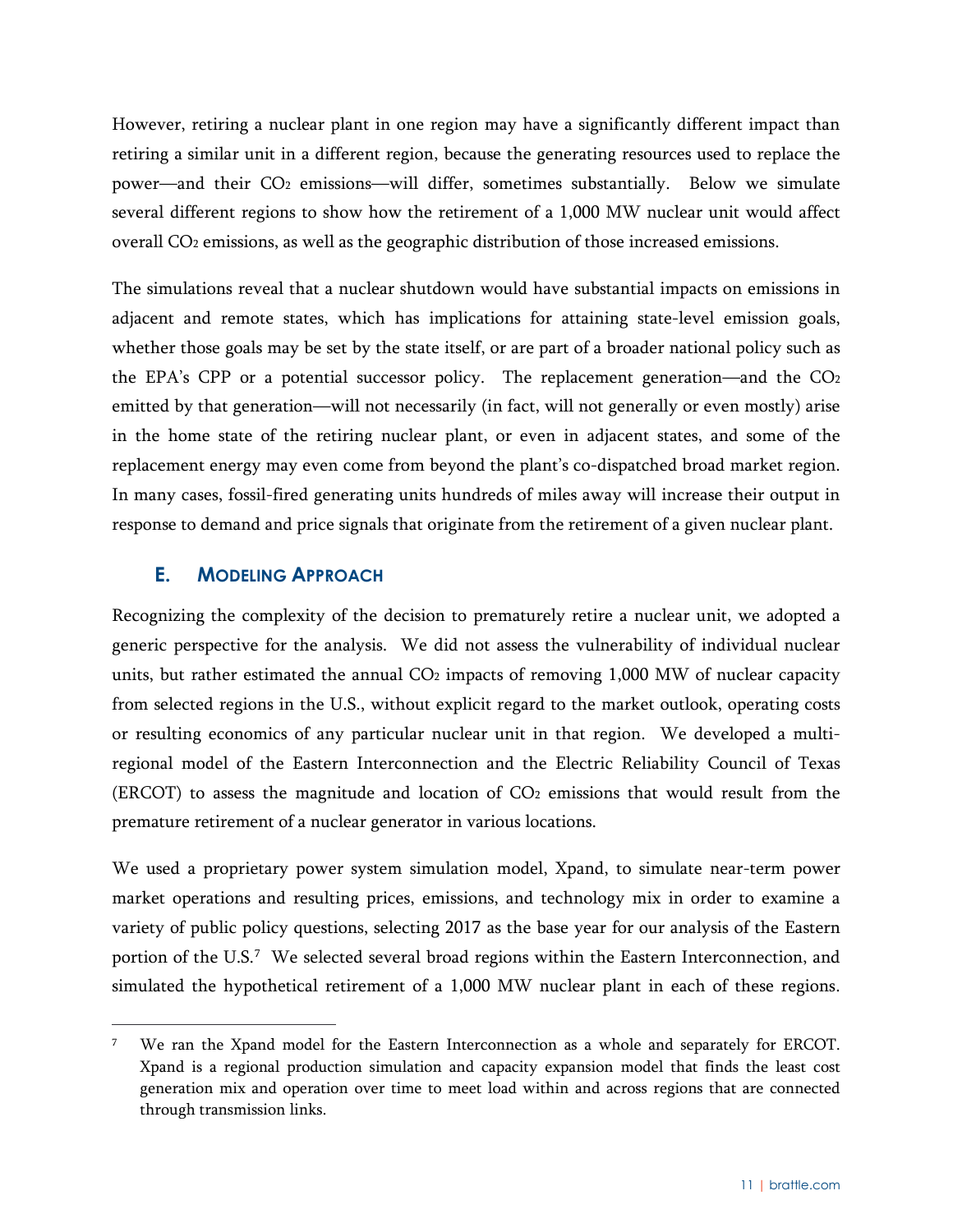[Table 2](#page-14-1) below summarizes the nuclear fleet in these six broad regions within the Eastern Interconnection, along with ERCOT.

<span id="page-14-1"></span>

| <b>Region for Analysis</b>                  | <b>Electrical Regions</b> | Number of | <b>Total Nuclear</b><br><b>Nuclear Units Capacity (MW)</b> | of Capacity | <b>Nuclear Share Nuclear Share</b><br>of Generation |
|---------------------------------------------|---------------------------|-----------|------------------------------------------------------------|-------------|-----------------------------------------------------|
| New York and New England                    | NYISO, ISONE              | 10        | 9,296                                                      | 13%         | 27%                                                 |
| Mid Atlantic                                | PJM (except PJM-ROR)      | 13        | 13,702                                                     | 22%         | 43%                                                 |
| South Atlantic                              | VACAR, TVA                | 18        | 18,216                                                     | 21%         | 23%                                                 |
| Midwest (Eastern)                           | PJM-ROR                   | 20        | 20,047                                                     | 17%         | 29%                                                 |
| Midwest (North, West)                       | MISO, SPP                 | 13        | 9,936                                                      | 5%          | 7%                                                  |
| Southeast and South Central SOCO, ENT. FRCC |                           | 15        | 14,410                                                     | 9%          | 14%                                                 |
| Texas                                       | <b>ERCOT</b>              | 4         | 5,131                                                      | 5%          | 12%                                                 |

**Table 2: Regional Breakdown of Nuclear Retirement Analysis**

We analyzed the effect of a nuclear retirement in each region, comparing overall fossil generation and CO2 emissions with and without the nuclear retirement, and tracking the location of the replacement generation and associated CO<sub>2</sub> emissions.

#### <span id="page-14-0"></span>**F. MODELING RESULTS**

[Table 3](#page-15-0) below summarizes our results for the seven regions analyzed, which are labeled on the left along with the home state of the nuclear unit whose "retirement" was simulated. The total increase in CO<sub>2</sub> emissions across all regions is displayed in the next column, and the rightmost column shows the aggregate emission coefficient (the amount of CO<sub>2</sub> avoided by each nuclear MWh in that region). [8](#page-14-2)

<span id="page-14-2"></span><sup>&</sup>lt;sup>8</sup> In the case of Illinois, which is split between two RTOs, we conducted an experiment where we retired a different Illinois nuclear plant, in the other RTO market area  $(i.e., MISO)$ , and found very different overall emission impacts and geographic patterns. This illustrates that nuclear retirements even in the same state can exhibit differing impacts, adding a further complication to pursuing a statelevel approach to reducing CO<sub>2</sub> emissions through retaining nuclear capacity.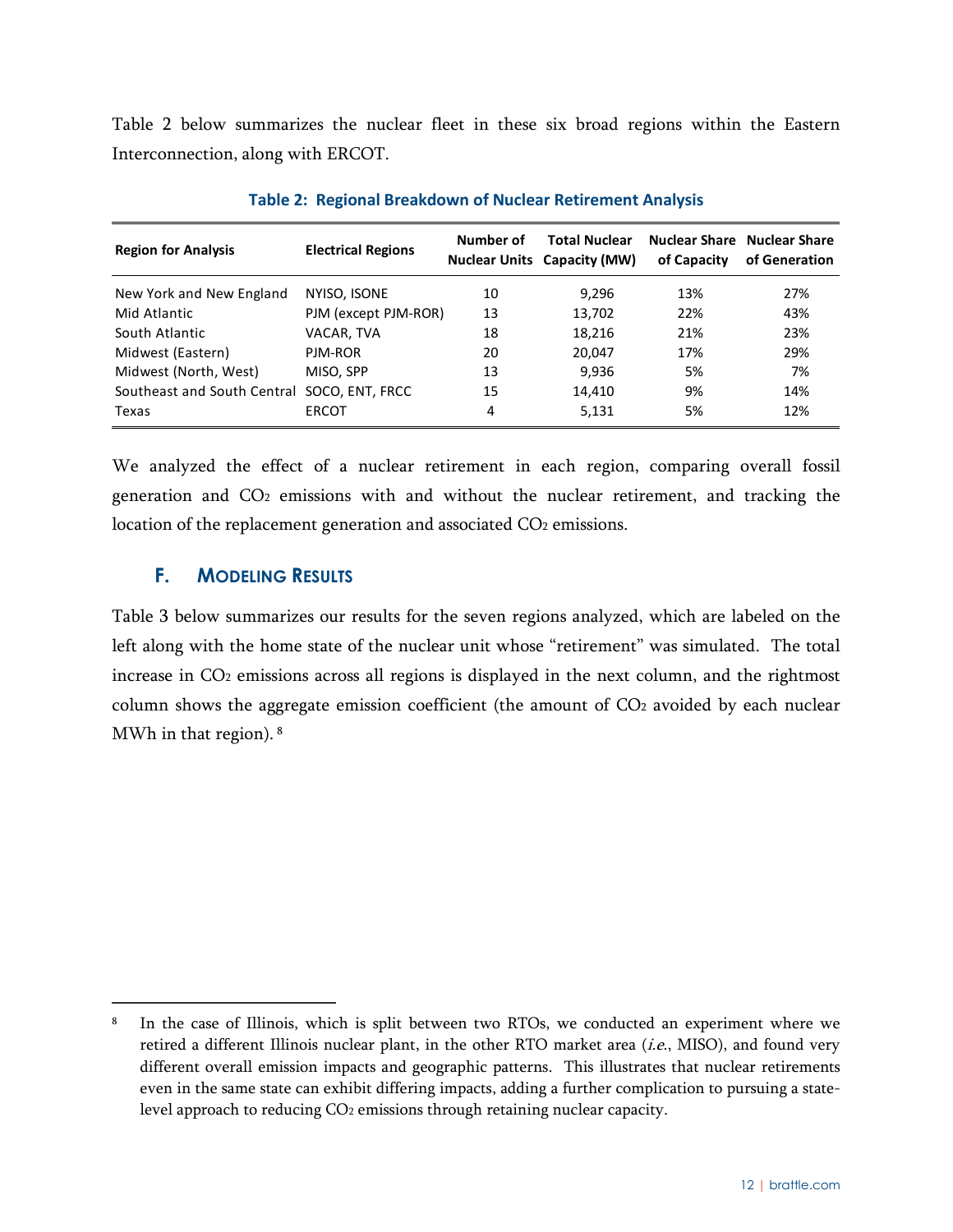<span id="page-15-0"></span>

| <b>Region of Analysis</b>   | <b>State</b> | <b>Total Increase in</b><br>CO <sub>2</sub> Emission<br>(million tons) | Total Increase in CO <sub>2</sub><br><b>Emission per MWh</b><br>(tons/MWh) |
|-----------------------------|--------------|------------------------------------------------------------------------|----------------------------------------------------------------------------|
| New England and New York    | CT           | 4.10                                                                   | 0.52                                                                       |
| Mid Atlantic                | PA           | 4.59                                                                   | 0.58                                                                       |
| South Atlantic              | SC.          | 6.64                                                                   | 0.84                                                                       |
| Midwest (PJM)               | IL           | 5.75                                                                   | 0.73                                                                       |
| Midwest (MISO)              | MI           | 6.66                                                                   | 0.84                                                                       |
| Southeast and South Central | AR.          | 6.14                                                                   | 0.78                                                                       |
| Texas                       | ТX           | 5.17                                                                   | 0.66                                                                       |

#### **Table 3: CO2 Impact of a 1,000 MW Nuclear Retirement in Selected States**

As [Table 3](#page-15-0) shows, the magnitude of the  $CO<sub>2</sub>$  emission effect varies substantially across market regions. For example, a nuclear retirement in South Carolina or Michigan has about 1.6 times the carbon effect of an equivalent nuclear retirement in Connecticut. This is because in some regions, a nuclear plant's output will be replaced primarily by coal generation, while in others the replacement will be mostly natural gas. Since those technologies differ by roughly a factor of two in CO2 emission rates, this results in a wide range of emissions increases from nuclear retirements in different regions, and a commensurate range in the emissions savings expected from retaining nuclear capacity. This may motivate policies that take into account the likely emissions effects in designing policies to retain nuclear plants.

In addition to the absolute magnitude of  $CO<sub>2</sub>$  emission increases, we also analyzed their geographic distribution. [Figure 3](#page-16-1) displays the percentages of the total emission increases that occur within the state, in adjacent states, and in the broader region beyond. This shows that the geographic dispersion of the CO2 emission effect differs markedly by region, but consistently only a relatively small portion of the emissions increase occurs in the home state of the retiring nuclear plant, with the bulk of the emissions impacts occurring in neighboring states and farther afield. ERCOT is an exception, but in every other region, more than half the incremental CO<sub>2</sub> emissions would come from outside the retiring nuclear plant's home state.<sup>[9](#page-15-1)</sup> At the extreme, 62% of the CO2 footprint from replacing a retiring nuclear plant could come from states not even adjacent to the retiring plant's home state. This provides a graphic illustration of the wide-

<span id="page-15-1"></span>The majority of Texas is within the ERCOT ISO, which is not synchronously interconnected with the rest of the United States, so a nuclear retirement in ERCOT would not have significant effects beyond Texas.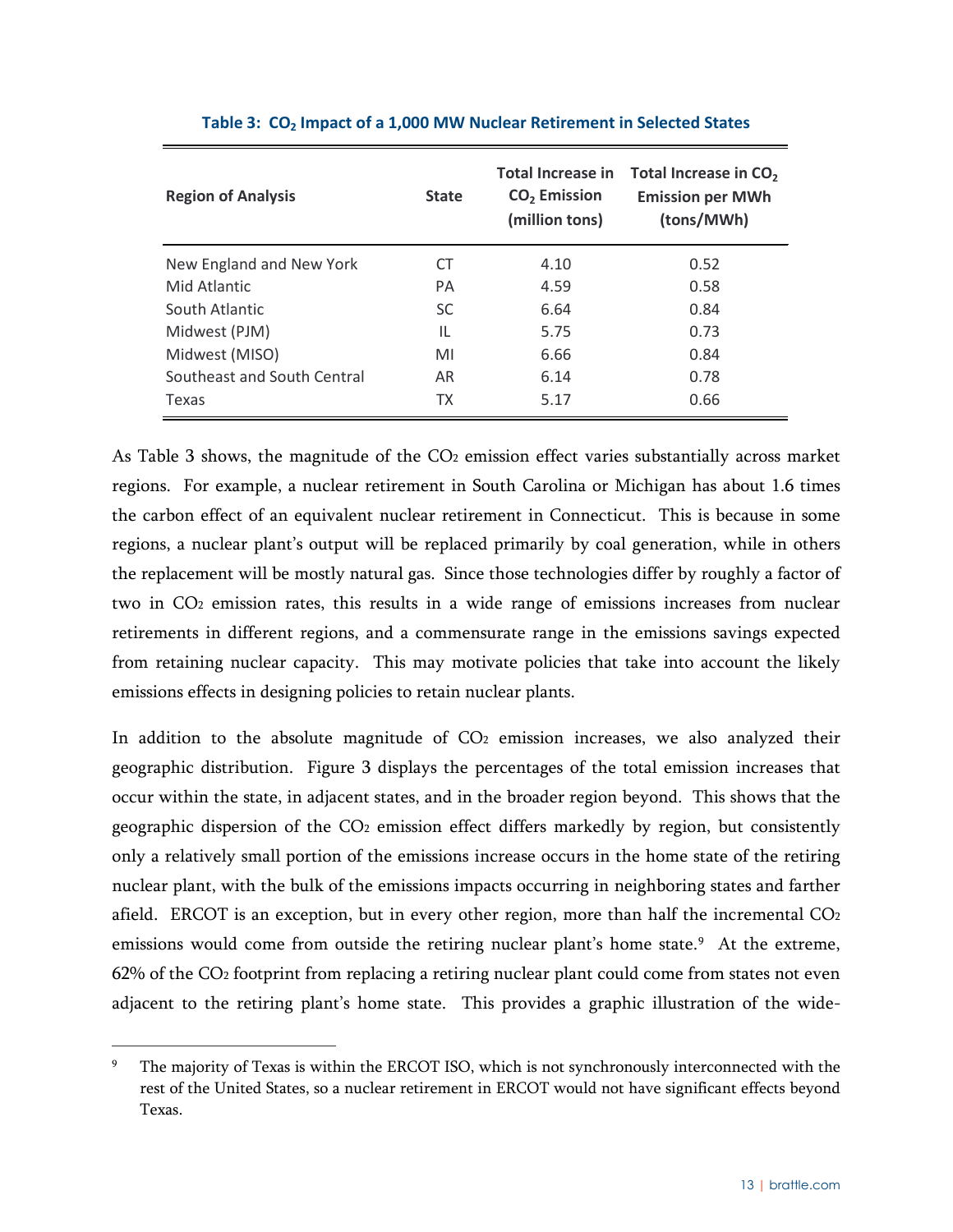ranging emissions implications that propagate across state lines and throughout broad regional power markets in response to a nuclear retirement. Therefore, a climate policy that involves state-specific targets, as the CPP does, can result in a nuclear shutdown in one state making it more difficult for other states to comply with their CO<sub>2</sub> reduction targets.

<span id="page-16-1"></span>

**Figure 3: Geographic Breakdown of Emission Increases**

#### <span id="page-16-0"></span>**IV. Cost of CO2 Abatement from Retaining Existing Nuclear Plants**

Existing nuclear generating plants provide CO2-free baseload generation around the clock, while the fossil generation plants that provide the system's marginal hourly energy needs emit CO2 to varying degrees, depending on the generator's fuel type and efficiency. As discussed in the previous section, the CO2 emission impact of losing nuclear generation is typically in the range of 0.52-0.84 tons per MWh, and varies by region.

To the extent a nuclear plant may be unable to recover its full going-forward costs from wholesale power market revenues, it could face premature economic retirement. Over the last few years, three nuclear plants have been retired for economic reasons, and three more have recently announced that they will retire in the next several years. Such retirements might have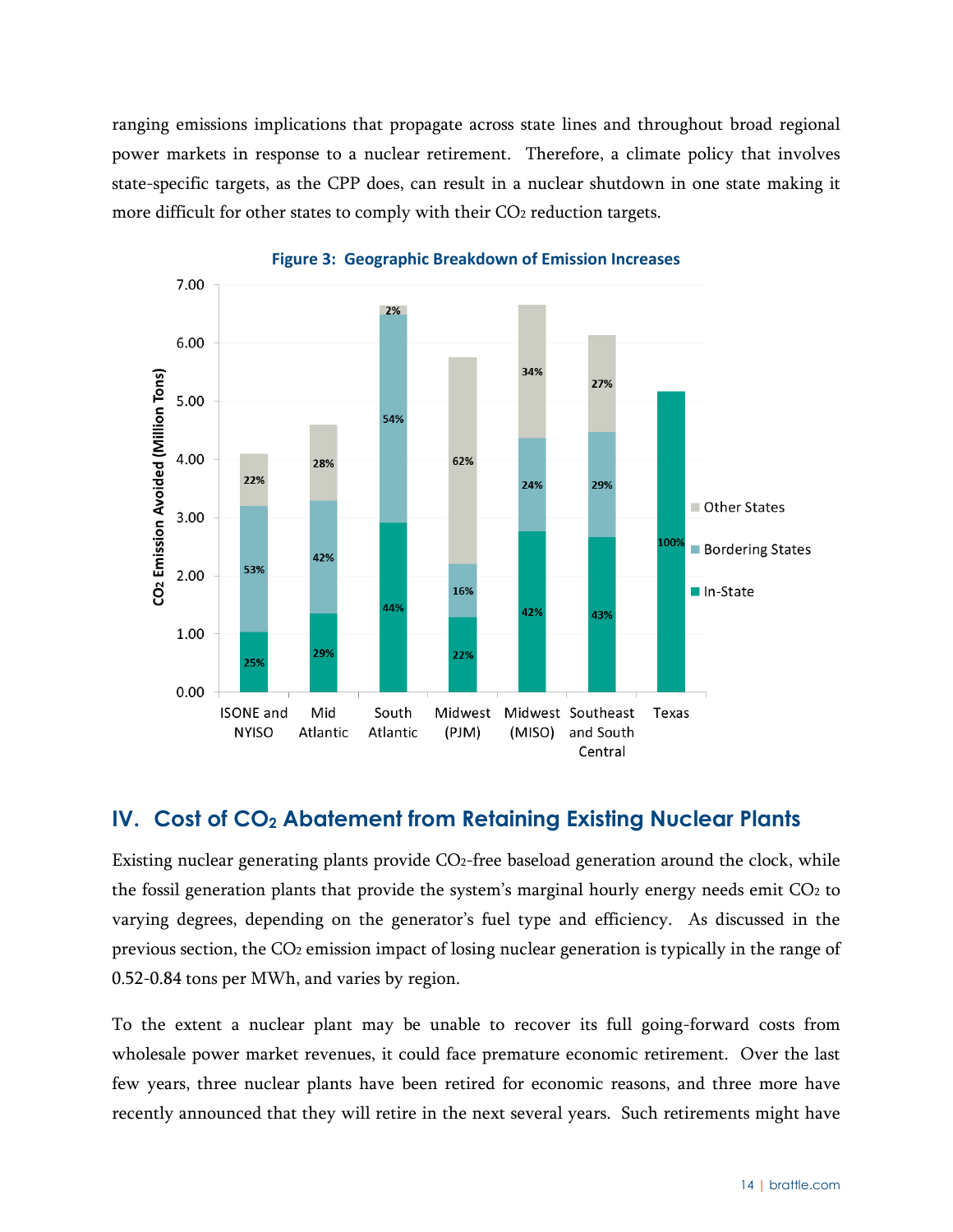been avoided (or more importantly, future nuclear retirements might be preventable) if there were some market or regulatory mechanisms by which a nuclear plant could capture at least part of the value of the CO2 emissions that it prevents. [Table 4](#page-17-0) below examines a hypothetical nuclear revenue shortfall of \$10/MWh (i.e., the gap between power market revenues and nuclear going-forward costs), which is representative of the revenue deficits experienced by vulnerable merchant nuclear plants recently. Most wholesale power markets where merchant nuclear plants are operating have recently had all-hour prices (including capacity payments, where available) of around \$25 to \$50/MWh, while some older or single unit nuclear plants had combined fuel, fixed O&M, and CapEx costs that were about \$20 above the lower end of that price range; other vulnerable plants had much smaller shortfalls. The table shows the implied value of avoided CO2 that would cover the \$10/MWh revenue shortfall, calculated as the assumed revenue deficit divided by the regional  $CO<sub>2</sub>$  intensity factor—which accounts for the fact that a significant share of the replacement power would come from outside the vulnerable plant's home state.

| <b>Region</b>               | <b>Regional CO<sub>2</sub></b> Intensity<br>(tons/MWh) | CO <sub>2</sub> Abatement Cost of<br><b>Retaining Nuclear Plants</b><br>$(\frac{1}{2})$ |
|-----------------------------|--------------------------------------------------------|-----------------------------------------------------------------------------------------|
| Midwest (North, West)       | 0.84                                                   | \$11.84                                                                                 |
| South Atlantic              | 0.84                                                   | \$11.87                                                                                 |
| Southeast and South Central | 0.78                                                   | \$12.84                                                                                 |
| Midwest (Eastern)           | 0.73                                                   | \$13.71                                                                                 |
| Texas                       | 0.66                                                   | \$15.26                                                                                 |
| Mid Atlantic                | 0.58                                                   | \$17.17                                                                                 |
| New York and New England    | 0.52                                                   | \$19.24                                                                                 |
| Average<br>Range            | 0.71<br>$0.52 - 0.84$                                  | \$14.56<br>$$11.84 - $19.24$                                                            |

<span id="page-17-0"></span>**Table 4: CO2 Abatement Cost of Retaining Existing Nuclear Plants with \$10/MWh Shortfall**

As shown in the table above, the cost of avoiding  $CO<sub>2</sub>$  emissions by retaining an existing nuclear plant that faces a representative \$10/MWh revenue shortfall range roughly from \$12/ton to almost \$20/ton, depending on the region. The avoided  $CO<sub>2</sub>$  cost is the lowest in regions (e.g., Midwest and South Atlantic) where  $CO<sub>2</sub>$ -intensive coal plants are typically the marginal source of energy, and is somewhat higher in regions like Texas, the Mid-Atlantic, and the Northeast where lower-carbon natural gas is usually the alternative energy source. To put this in perspective, to make up \$10/MWh for a 1,000 MW nuclear plant would cost about \$80 million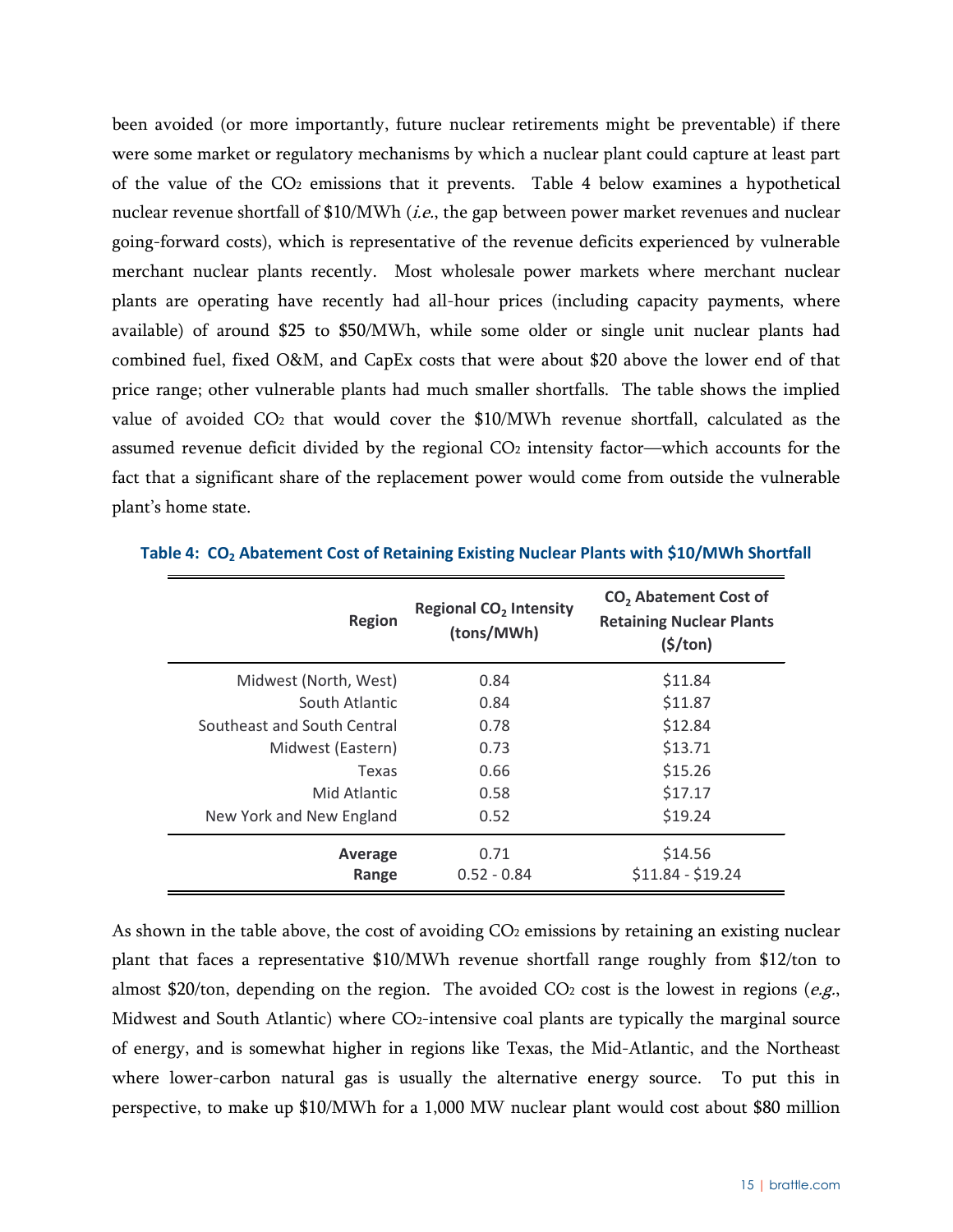per year. In a market with an all-hours average price (capacity and energy) of \$45/MWh, such as PJM West in 2015, the plant's electricity output would be valued at roughly \$360 million per year with no CO2 emissions, and total PJM West generation would be valued at \$4.5 billion annually. In addition, this cost range of \$12-20/ton of avoided CO<sub>2</sub> emissions is comparable to or lower than many alternative  $CO<sub>2</sub>$  abatement policy options.<sup>[10](#page-18-1)</sup>

#### <span id="page-18-0"></span>**V. Nuclear Retirements and Climate Goals**

To illustrate the potential impact of premature nuclear plant retirements on CO<sub>2</sub> reduction goals, we estimated the increase in CO2 emissions that would result from the retirement of announced and "at risk" units in the Eastern Interconnection, as identified by industry analysts.<sup>[11](#page-18-2)</sup> The units analyzed include Pilgrim (Massachusetts), Fitzpatrick (New York), Clinton and Quad Cities 1 and 2 (Illinois), and Oyster Creek (New Jersey), all of which have recently been announced for retirement over the next few years, as well as other plants in Illinois, Kansas, Louisiana, Michigan, Pennsylvania, Minnesota, Ohio, South Carolina, and New York.[12](#page-18-3) These 19 units have a total capacity of approximately 15,500 MW and historical annual generation of about 122 million MWh.

In aggregate, the loss of these "at risk" units would increase near-term emissions by about 88 million tons per year, which is about  $5%$  of the current total  $CO<sub>2</sub>$  emissions from the electric sector. As a result, compliance with any annual emissions target would require an additional 88 million tons of annual CO2 reductions elsewhere, adding to the difficulty and cost of attaining these targets. Further, it would almost certainly involve higher emissions for an interim period, even if the same eventual annual goal could be reached, and this would increase cumulative CO<sub>2</sub> emissions, which are what drive climate effects. The emissions effect is greater in the regions

<span id="page-18-1"></span><sup>&</sup>lt;sup>10</sup> For example, EPA estimated the carbon cost of heat rate improvements at less than \$23/ton, coal-togas switching to reach 75% capacity factor at existing gas-fired units at \$24/ton, and adding new renewable generation at \$37/ton (see [Greenhouse Gas Mitigation Measures,](https://www.epa.gov/sites/production/files/2015-11/documents/tsd-cpp-ghg-mitigation-measures.pdf) U.S. EPA Office of Air and Radiation, August 3, 2015). EPA estimated the carbon cost of energy efficiency programs at \$16 24/ton (se[e Demand-Side Energy Efficiency Technical Support Document,](https://www.epa.gov/sites/production/files/2015-11/documents/tsd-cpp-demand-side-ee.pdf) EPA, August 2015).

<span id="page-18-2"></span><sup>&</sup>lt;sup>11</sup> UBS, Moody's and Fitch Ratings, as summarized in an SNL article, "As Pilgrim falls, 11% of nuclear generation at risk of early closure," October 16, 2015; also SNL's estimate of at-risk units in "More than 21 GW of coal, gas and nuclear capacity 'at risk' of retirement," July 5, 2016.

<span id="page-18-3"></span><sup>&</sup>lt;sup>12</sup> Several of these nuclear units, notably the upstate New York units and the Illinois units, will be supported going forward by recent state-level responses to prevent their closure. This analysis is a hypothetical illustration of the potential effects of not supporting all these at-risk nuclear plants.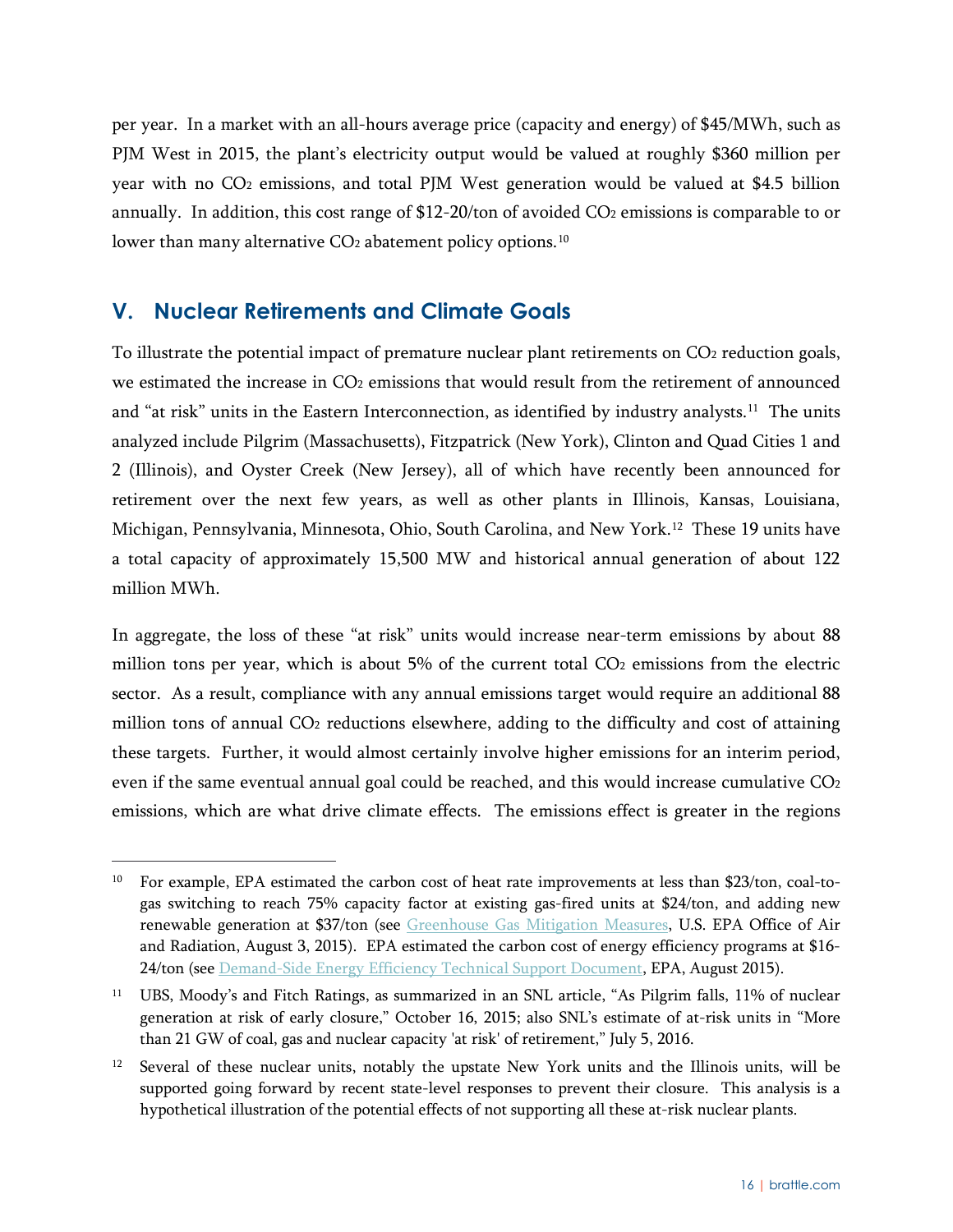where the "at risk" nuclear units are located, though is not limited to the particular states in which they reside.

To illustrate, [Figure 4](#page-19-0) compares, for two regions and for the Eastern Interconnection as a whole, 2012 baseline emissions, the emissions increase that would accompany the early retirement of the "at risk" units, and a potential medium-term emissions reduction goal—here using the 2022 CPP target to illustrate a potential policy goal. The upper left panel shows that "at risk" nuclear retirements would cause New England and New York to switch from being in aggregate already 6% ahead of the 2022 CPP targets, even in 2012, to needing a 10% emission reduction in order to meet the targets if the at risk nuclear plants were to retire. Similarly, in the Midwest (Eastern) region that covers the PJM territory outside MAAC, these nuclear retirements would make it necessary to reduce CO<sub>2</sub> emissions by 20% rather than 10%. In the Eastern Interconnection as a whole, nuclear retirements would increase the required CO<sub>2</sub> cuts from 10% to 14%.

<span id="page-19-0"></span>

**Figure 4: Impact of 16 GW of Premature Nuclear Retirements on CO<sub>2</sub> Emissions** 

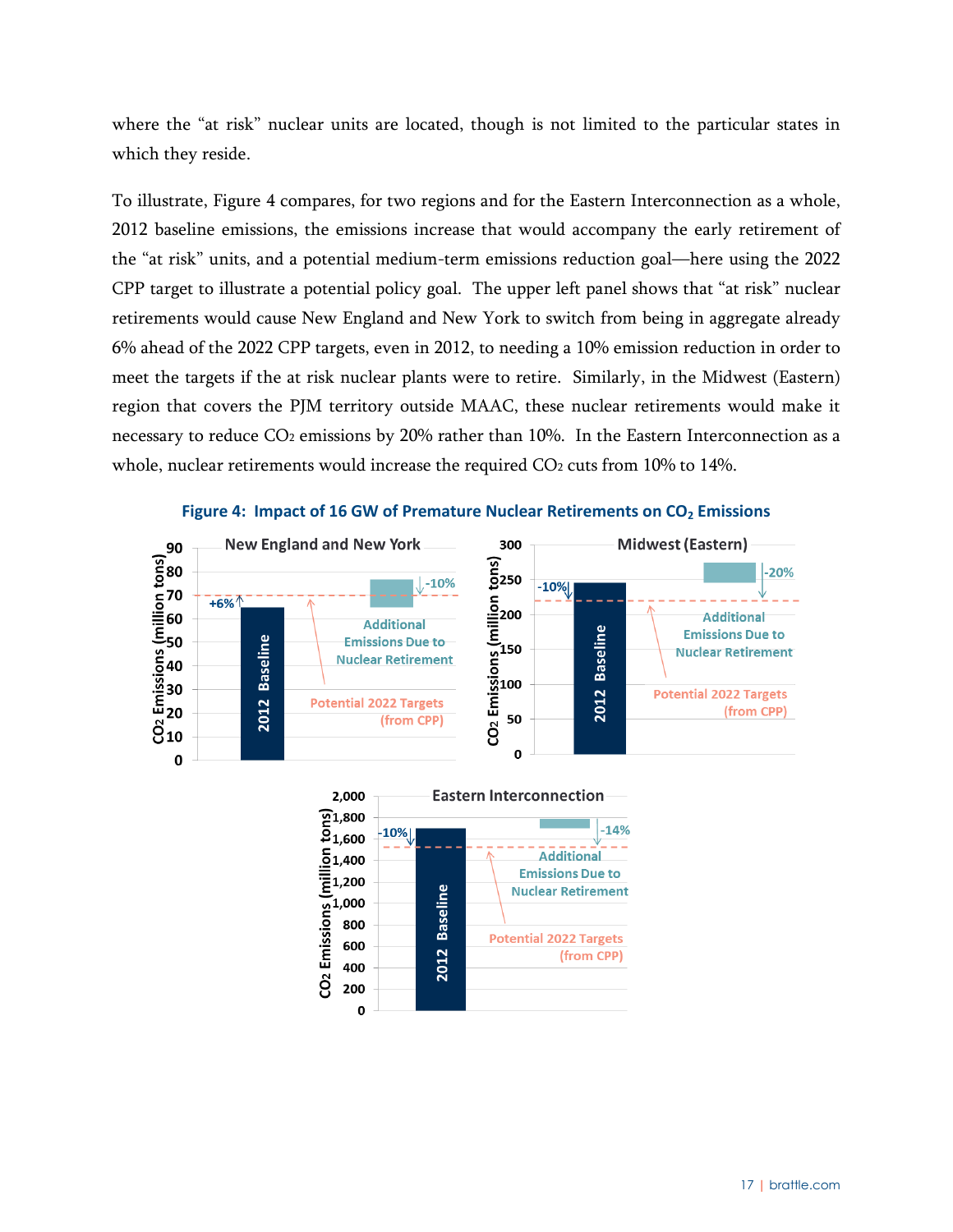#### <span id="page-20-0"></span>**G. GEOGRAPHIC EFFECTS CHALLENGE STATE-LEVEL POLICY RESPONSES**

Despite the clear increases in aggregate emissions and potential climate policy compliance costs that would result from premature nuclear retirements, the dispersed geographic patterns of the emission impacts can inhibit the development of state-level policies to cost-effectively retain nuclear capacity. This is true for a policy that is state-initiated, but is also true for any national policy that would be implemented through state-level emissions targets. In either case, since the emissions target is identified at the state level, the need to preserve a threatened nuclear plant is generally perceived as being the responsibility of the state where the plant is located. But as was illustrated graphically in Figure 3 above, a premature nuclear retirement in one state will generally have significant emissions impacts in other states and regions, because most regions have integrated, interstate power markets that cover broad geographic areas. This means that the increased compliance costs of failing to preserve the plant will be spread across other states, mostly outside the home state of the at-risk plant. Depending on the structure of the policy, this might require increased CO2 abatement in those other states, or if the policy allows interstate trading, could significantly increase the price of the traded allowances across all the states in the common trading system.

In either case, this separation of responsibility and benefits can complicate the challenge of devising state-level policy responses. When the emissions impact is widespread, much of the benefit of a state-level policy response to prevent a nuclear retirement will flow to other states. To the extent existing nuclear plant owners or the states in which they reside do not earn allowances, carbon value, or other credit for continuing to operate, as is the case with the CPP, there may not be a ready mechanism to overcome this misalignment of incentives and impacts.

#### <span id="page-20-1"></span>**H. OPTION VALUE OF RETAINING EXISTING NUCLEAR CAPACITY**

Premature retirement of nuclear capacity will raise CO<sub>2</sub> emissions immediately, and will make compliance with any state or national climate policy either more costly or less effective, or both. These impacts arise regardless of what it would actually cost to retain the nuclear capacity in the near term, and will persist for what would otherwise have been the remaining lifetime of the nuclear unit. Since owners will make retirement decisions based on private economics rather than overall societal cost-effectiveness, the question naturally arises: given the permanence of premature nuclear retirement and the long-term effect on emissions and abatement costs, is there public "option value" in preserving nuclear capacity for its future carbon abatement that may exceed the value a private owner might capture?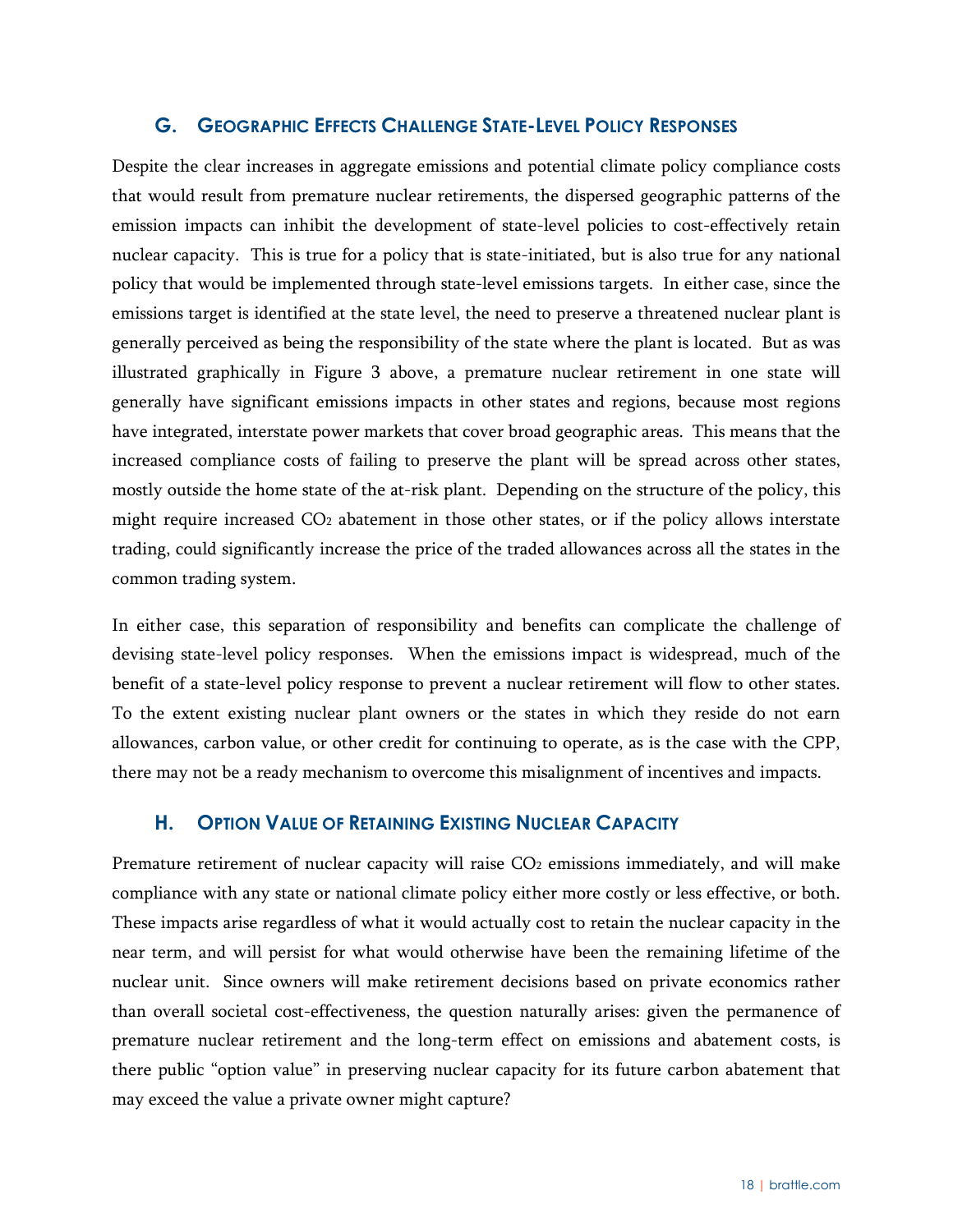Under many likely future circumstances, there is option value to preserving existing nuclear plants as an emission-free generation resource in the transition to a carbon-constrained future. For example, there is the potential for future implementation of climate policy in a form that creates an effective carbon price uplift in wholesale markets, the potential for increases in natural gas prices, and potential barriers to achieving energy efficiency savings. Private nuclear owners can certainly withstand some losses<sup>[13](#page-21-1)</sup> in the near term if they expect that their margins will improve in the future; this is private option value. However, owners may be unable or unwilling to retain vulnerable nuclear capacity for the potential societal benefits of reduced emissions that they are unlikely to capture themselves. The overall social costs of meeting emissions goals will depend partly on the availability of the existing nuclear fleet, creating this divergence between social and private costs that can lead to the "wrong" decision—a situation that has arguably already occurred in several instances.

#### <span id="page-21-0"></span>**VI. Conclusion**

Nuclear operating costs, considering only ongoing costs (fuel, operating and new capital) and not the recovery of past investments, averaged approximately \$36/MWh in 2015, with single-unit nuclear plants (like the recently-retired Kewaunee, Vermont Yankee, and Fort Calhoun plants) operating at costs of about \$45/MWh. The owner of a nuclear plant that is unable to recover at least these ongoing costs from market revenues may choose to retire the plant prematurely, rather than continuing to operate at a loss. The recent fall in power prices has made this an immediate concern for a number of nuclear plants—those with relatively high costs and/or those in markets with lower power prices—jeopardizing their financial viability. Three nuclear plants have retired prematurely in the last several years due solely to such economic factors, three more have recently announced that they will retire soon, and a number of others are facing similar risks.

But the loss of a nuclear plant would cause a significant increase in  $CO<sub>2</sub>$  emissions, at a time when it is important to cut emissions levels. And it would affect not only current CO2 emissions: because the shutdown is irreversible, it would also mean the loss of many future years of CO<sub>2</sub> abatement. This would mean more GHGs would be in the atmosphere sooner, increasing climate risk and complicating the transition to a low-carbon energy sector. In particular, it would make

<span id="page-21-1"></span><sup>&</sup>lt;sup>13</sup> For example, Exelon indicated in an earnings release in May 2016 that it incurred about \$800 million cash flow losses at the Quad Cities and Clinton nuclear plants over the period 2009-2015. See Exelon's [Earnings Conference Call,](http://www.exeloncorp.com/newsroom/events/Event%20Documents/Q1%202016%20Earnings%20Call%20Presentation.pdf) 1<sup>st</sup> Quarter 2016, May 6 2016, page 7.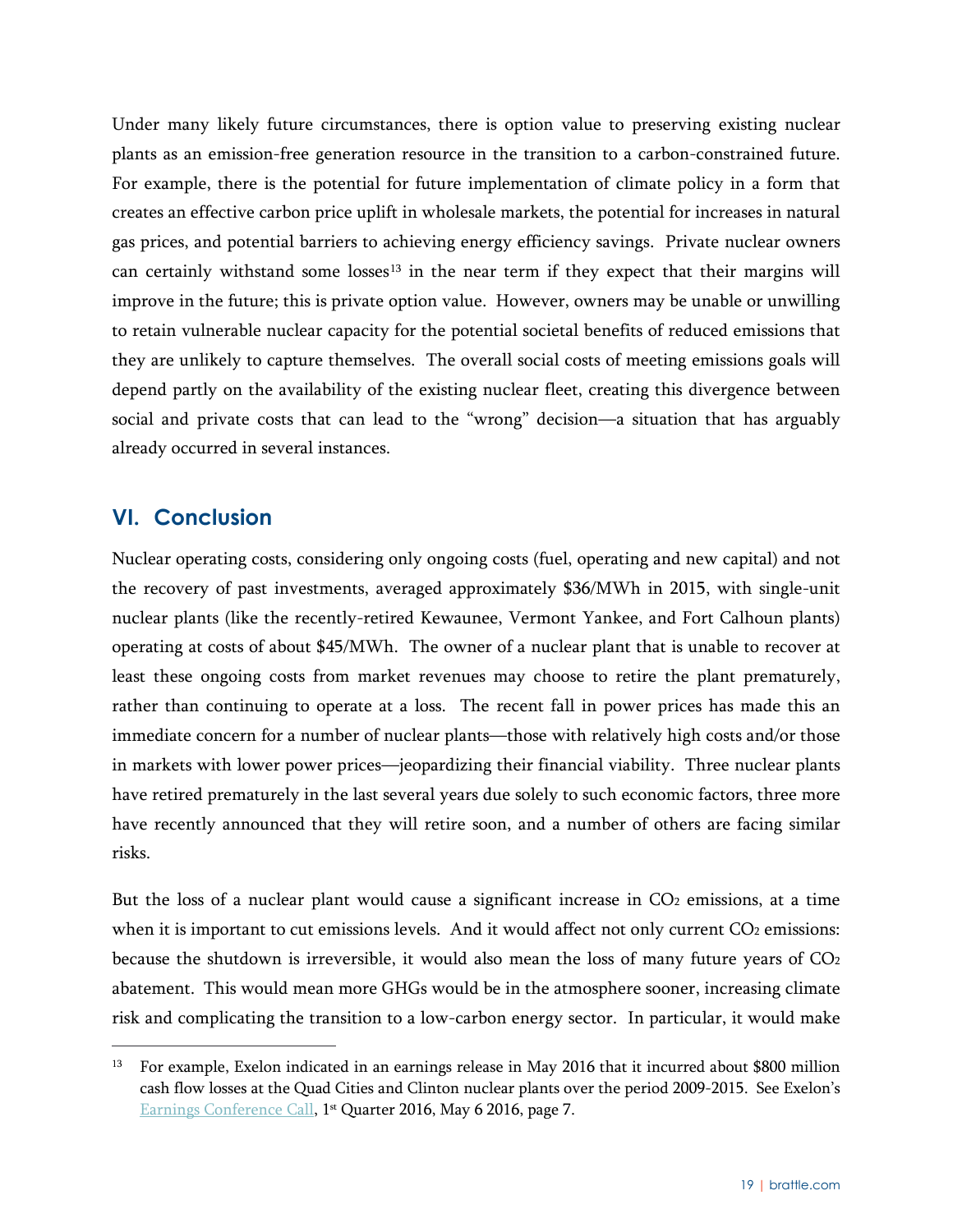compliance with any future climate policy more difficult and more costly. The adverse implications would also likely extend well beyond the boundaries of the home state of the retiring plant, since much of the replacement generation will come from fossil plants in surrounding or more remote states. This could increase emissions and/or the demand for and price of tradable credits and allowances in those states.

Offset against this is the fact that despite their financial difficulties, the actual near-term shortfall for a distressed nuclear plant tends to be relatively modest—typically around \$10/MWh, which translates to \$12 to \$20 per ton of avoided CO2, depending on the size of the shortfall and the carbon-intensity of the affected region. In addition, the overall avoided CO<sub>2</sub> costs may be considerably lower than this, since the need for support costs may be only temporary, with a few years of support needed in the near term to preserve significant CO2 savings for many years to come. A meaningful and efficient program for interim support of nuclear plants that might otherwise face premature economic retirement represents a cost-effective component of a policy to reduce long run CO<sub>2</sub> emissions.

This is not to suggest that existing nuclear plants are in competition with renewable generation or end-use efficiency improvements in terms of the ability to abate carbon emissions or the cost of doing so. On the contrary, many types of low- or no-carbon resources will be necessary to achieve significant carbon reductions in the long run. However, it is important to recognize that nuclear generation is a very large and relatively low-cost source of carbon offsets that is available immediately. Losing the at-risk nuclear generators considered in Section VI above would wipe out about twice the CO2 benefits provided by all the currently installed U.S. solar capacity, even considering its recent high growth. If additional nuclear plants retire prematurely, it could make it difficult (and quite costly) to regain the lost carbon abatement with other resources. Given the magnitude of the long-run emissions cuts that ultimately will be required, it will make sense to retain as much reasonably-priced zero-emission generation as possible. This will limit the level of emissions in the near term, prior to the implementation of a comprehensive climate policy, and make it more likely and less costly to achieve those policy goals in the longer term.